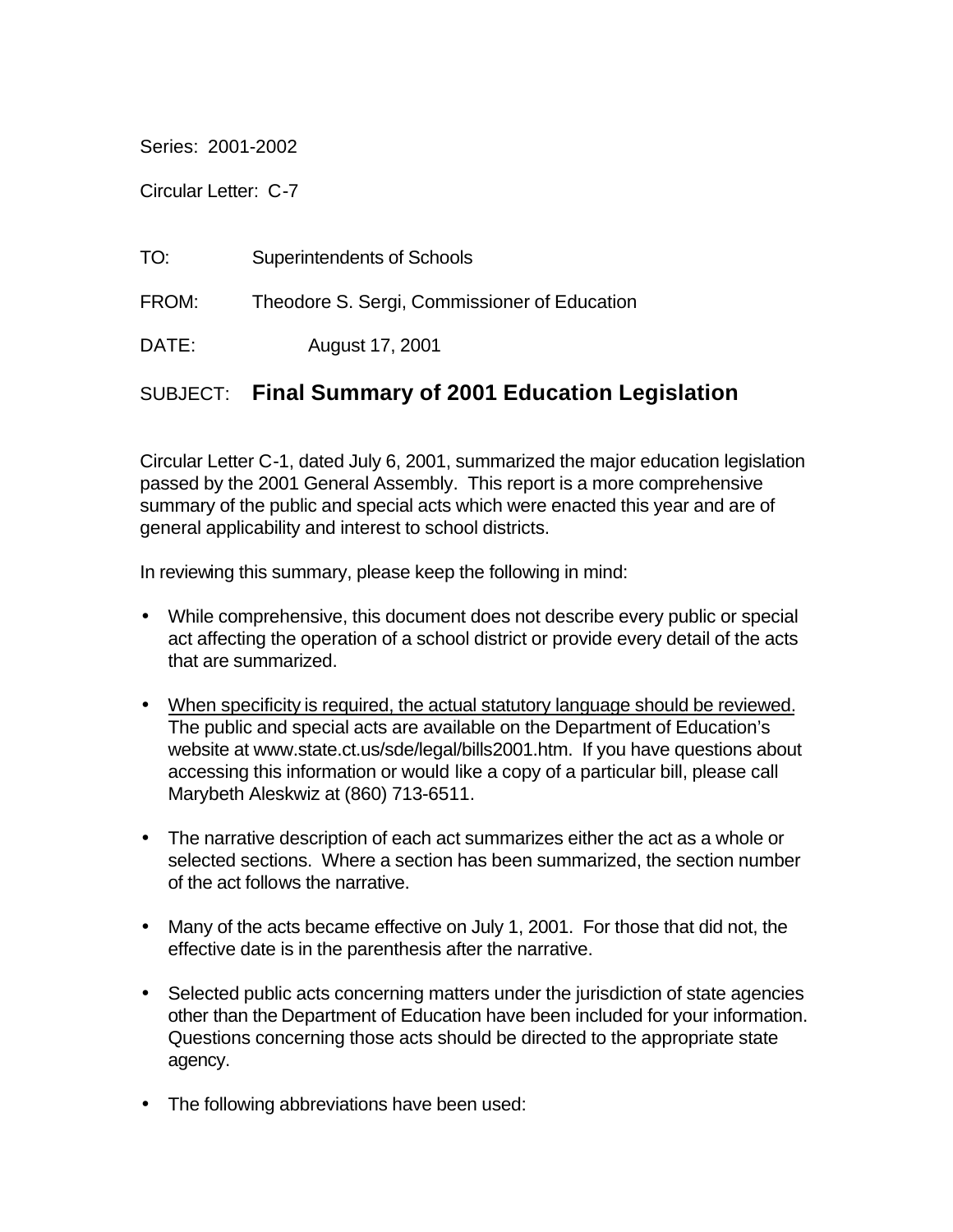P.A. means Public Act; S.A. means Special Act; and JSS means June Special Session.

To assist you, also included are:

- An index to key legislation; and
- A table that lists the sections of the Connecticut General Statutes and the public and special acts which have been amended or repealed by the summarized legislation (Attachment A).

Please use this circular letter as a supplement to the State Board of Education's Connecticut Education Laws as of January 1, 2001, which does *not* contain the changes to the General Statutes summarized in this letter.

If you have any questions about the new legislation, Department of Education staff members are ready and willing to help you. In most cases you will know from past experience whom to consult. However, if you do not know whom to contact or have general questions about this letter, please call Attorney Katherine Nicoletti of the Office of Legal and Governmental Affairs at (860) 713-6520.

TSS:knb **Attachments**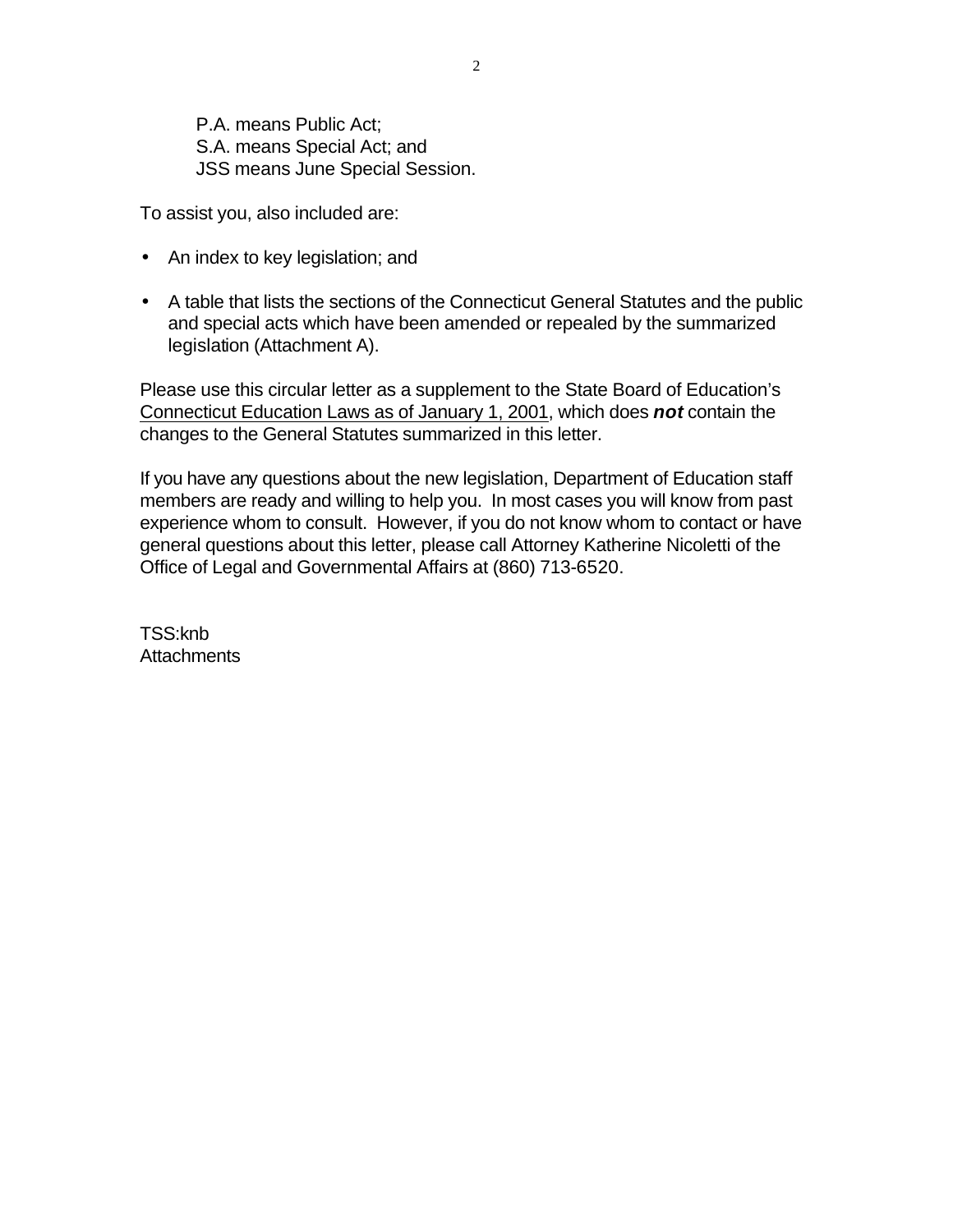# **INDEX TO KEY 2001 LEGISLATION**

## **CHARTER SCHOOLS**

| - 15 |
|------|
| - 14 |

# **DEPARTMENT OF EDUCATION (STATE BOARD OF EDUCATION)**

| Careers in information technology pilot program (P.A. 01-193) | 19<br>3<br>9 |
|---------------------------------------------------------------|--------------|
|                                                               | 2            |
| Children with special health care needs plan (S.A. 01-8)      | 10           |
| Community Mental Health Strategy Board (JSS, P.A. 01-8)       | 18           |
| Criminal history records checks (P.A. 01-173 and P.A. 01-175) | 6 & 8        |
|                                                               | 13           |
|                                                               | 3            |
|                                                               |              |
| Illness and Student Performance Task Force (P.A. 01-173).     | 4            |
| International Education Advisory Committee (P.A. 01-173)      | 3            |
|                                                               | 9            |
| Regional vocational-technical schools (See Regional           |              |
| Vocational-Technical Schools, below)                          |              |
|                                                               |              |
|                                                               | 4            |
|                                                               |              |

## **EARLY READING SUCCESS**

## **EDUCATORS**

| Criminal history records checks (P.A. 01-173 and P.A. 01-175). $\dots \dots \dots$ 6 & 8 |  |
|------------------------------------------------------------------------------------------|--|
|                                                                                          |  |
|                                                                                          |  |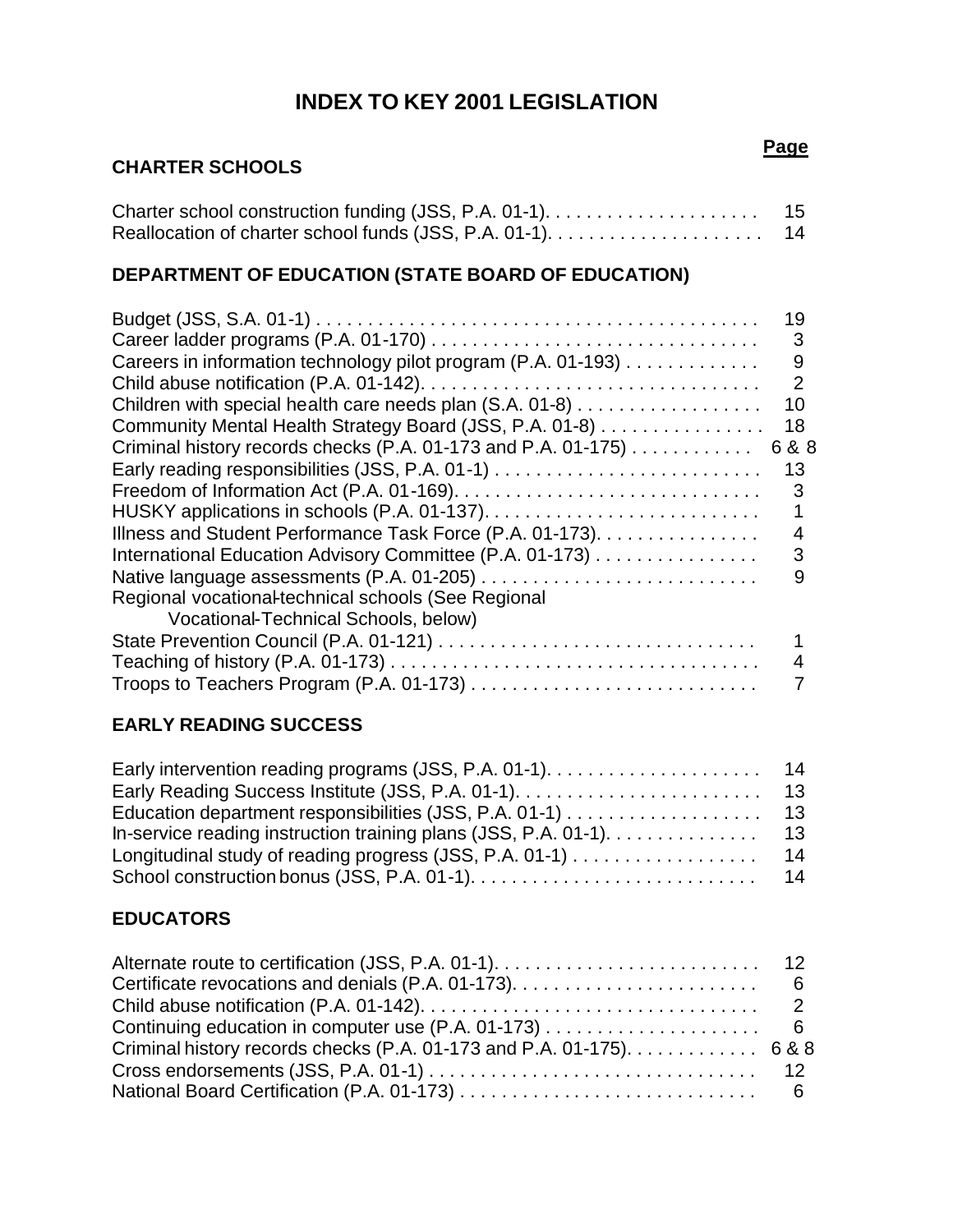#### **ii INDEX TO KEY 2001 LEGISLATION**

## **GRANTS**

| 19<br>12<br>Excess costs grants (P.A. 01-173 and JSS, P.A. 01-1) 5, 11 & 12<br>Health services to private school students (JSS, P.A. 01-1).<br>12<br>4<br>4<br>17<br>Priority school districts (See Priority School Districts, below)<br>14<br>Regional educational service center based magnet schools (JSS, P.A. 01-1)<br>15<br>11<br>School construction (See School Construction, below)<br>Schools in need of improvement grants (JSS, P.A. 01-1).<br>16<br>12<br>4 | 11<br>15<br>11 |
|--------------------------------------------------------------------------------------------------------------------------------------------------------------------------------------------------------------------------------------------------------------------------------------------------------------------------------------------------------------------------------------------------------------------------------------------------------------------------|----------------|
|                                                                                                                                                                                                                                                                                                                                                                                                                                                                          |                |
|                                                                                                                                                                                                                                                                                                                                                                                                                                                                          |                |
|                                                                                                                                                                                                                                                                                                                                                                                                                                                                          |                |
|                                                                                                                                                                                                                                                                                                                                                                                                                                                                          |                |
|                                                                                                                                                                                                                                                                                                                                                                                                                                                                          |                |
|                                                                                                                                                                                                                                                                                                                                                                                                                                                                          |                |
|                                                                                                                                                                                                                                                                                                                                                                                                                                                                          |                |
|                                                                                                                                                                                                                                                                                                                                                                                                                                                                          |                |
|                                                                                                                                                                                                                                                                                                                                                                                                                                                                          |                |
|                                                                                                                                                                                                                                                                                                                                                                                                                                                                          |                |
|                                                                                                                                                                                                                                                                                                                                                                                                                                                                          |                |
|                                                                                                                                                                                                                                                                                                                                                                                                                                                                          |                |
|                                                                                                                                                                                                                                                                                                                                                                                                                                                                          |                |
|                                                                                                                                                                                                                                                                                                                                                                                                                                                                          |                |
|                                                                                                                                                                                                                                                                                                                                                                                                                                                                          |                |
|                                                                                                                                                                                                                                                                                                                                                                                                                                                                          |                |

## **INTERDISTRICT MAGNET SCHOOLS**

| Grants for regional educational service center-based magnet schools |  |
|---------------------------------------------------------------------|--|
|                                                                     |  |
|                                                                     |  |
| Private school students in part-time programs (P.A. 01-173). 4      |  |

## **PRIORITY SCHOOL DISTRICTS**

| Additional instruction and summer school (P.A. 01-173).                 | -3 |
|-------------------------------------------------------------------------|----|
|                                                                         |    |
| OPEN Choice student attendance program (JSS, P.A. 01-1) 15              |    |
| Voluntary interdistrict student attendance program (JSS, P.A. 01-1). 15 |    |

## **REGIONAL EDUCATIONAL SERVICE CENTERS**

| Minority recruitment and data collection (JSS, P.A. 01-1)       | 15  |
|-----------------------------------------------------------------|-----|
| OPEN Choice student attendance program grants (JSS, P.A. 01-1). | -15 |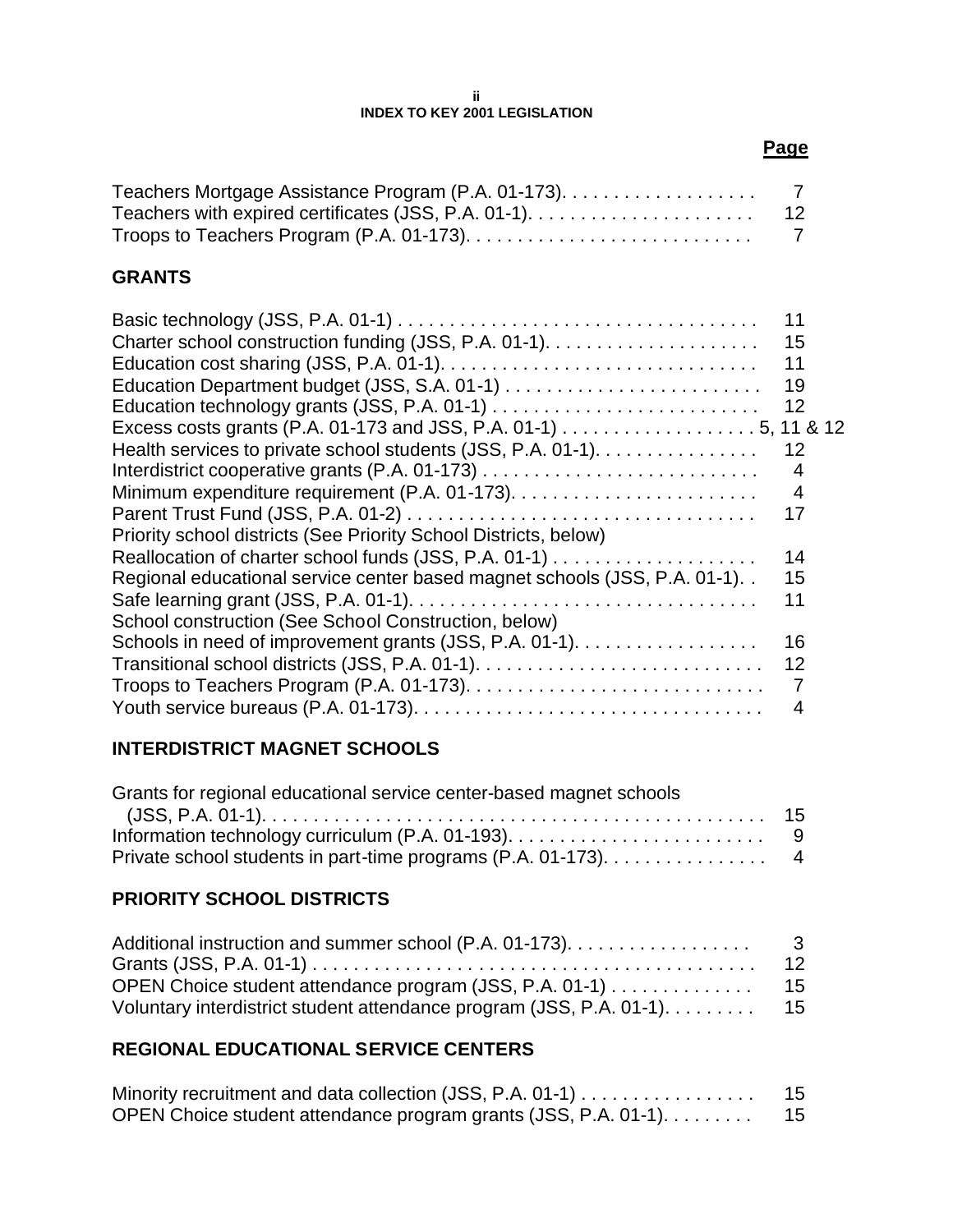#### **iii INDEX TO KEY 2001 LEGISLATION**

**Page** 

## **REGIONAL VOCATIONAL-TECHNICAL SCHOOLS**

| - 9 |
|-----|
|     |
|     |
|     |
|     |
|     |

## **SCHOOL CONSTRUCTION**

| Bond authorizations (S.A. 01-12, JSS, P.A. 01-7 and JSS, S.A. 01-2). 10,18 & 20 |  |
|---------------------------------------------------------------------------------|--|
| Bonus for full-day kindergarten and reduced class sizes (JSS, P.A. 01-1) 14     |  |
|                                                                                 |  |
|                                                                                 |  |
|                                                                                 |  |
|                                                                                 |  |
|                                                                                 |  |
|                                                                                 |  |

## **SCHOOL DISTRICTS**

| Access to on-line resources and collaborative purchasing (P.A. 01-173) | 3  |
|------------------------------------------------------------------------|----|
|                                                                        |    |
|                                                                        | 3  |
|                                                                        | 17 |
| Criminal history records checks (P.A. 01-173 and P.A. 01-175) 6 & 8    |    |
|                                                                        | 8  |
|                                                                        | 8  |
|                                                                        | 3  |
|                                                                        |    |
| Grants (See Grants, above)                                             |    |
|                                                                        |    |
|                                                                        |    |
|                                                                        | 16 |
|                                                                        | 9  |
|                                                                        | 9  |
|                                                                        | 17 |
|                                                                        | 4  |
| Possession of weapons on school grounds (P.A. 01-84).                  |    |
| Priority school districts (See Priority School Districts, above)       |    |
|                                                                        |    |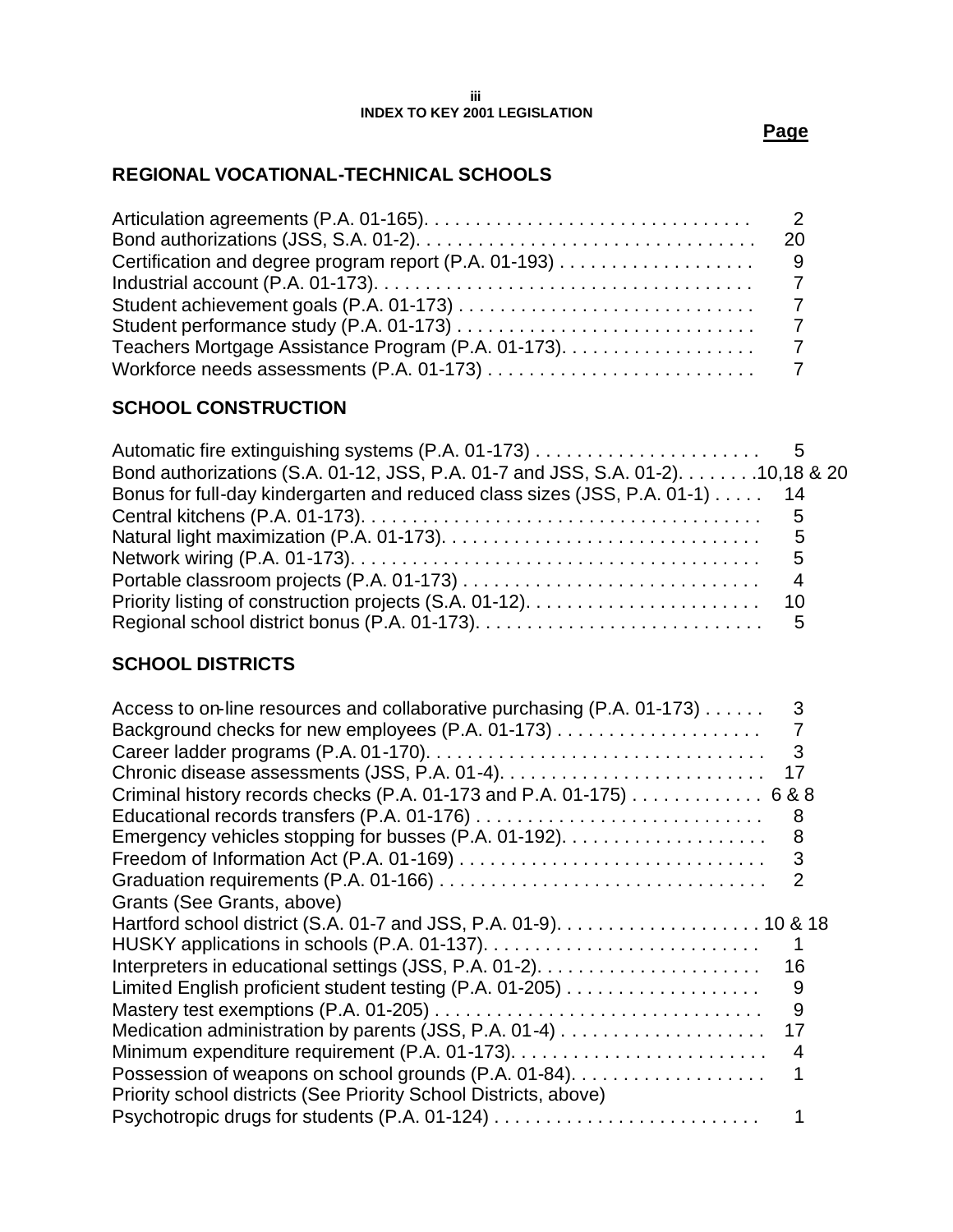#### **iv INDEX TO KEY 2001 LEGISLATION**

#### **Page**

## **SCHOOL READINESS AND EARLY CHILDHOOD**

|                                                                      | 16  |
|----------------------------------------------------------------------|-----|
| Educational opportunities for child day care providers (P.A. 01-206) | 10  |
|                                                                      | 13  |
|                                                                      | 13  |
|                                                                      | 13  |
|                                                                      | 13  |
| Supplemental quality enhancement grants (JSS, P.A. 01-1)             | -13 |

## **SCHOOLS IN NEED OF IMPROVEMENT**

## **SPECIAL EDUCATION**

| Children in facilities with six or fewer children (P.A. 01-161). 2 |  |
|--------------------------------------------------------------------|--|
|                                                                    |  |
|                                                                    |  |
|                                                                    |  |

## **STUDENTS**

| Asthma and chronic disease assessments (JSS, P.A. 01-4)       | 17             |
|---------------------------------------------------------------|----------------|
| Careers in information technology pilot program (P.A. 01-193) | 9              |
|                                                               | 10             |
|                                                               | -17            |
|                                                               | 8              |
|                                                               | 2              |
|                                                               |                |
| Illness and Student Performance Task Force (P.A. 01-173).     | $\overline{4}$ |
|                                                               |                |
| OPEN Choice program student participation (JSS, P.A. 01-1) 15 |                |
|                                                               | $\overline{1}$ |
|                                                               |                |
|                                                               |                |
|                                                               |                |

2000-01/circ. letter #2/index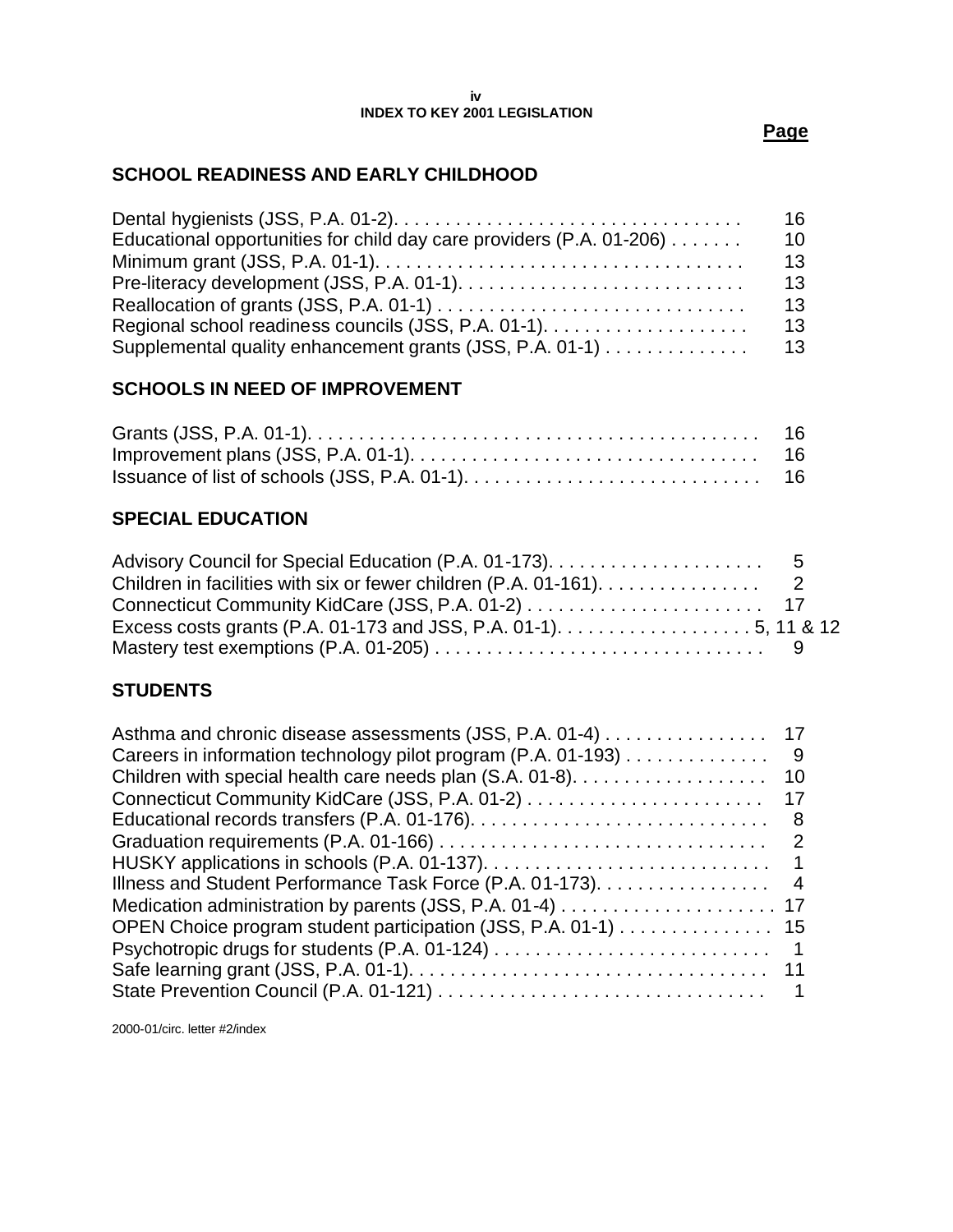# ଇ **PUBLIC ACTS REGULAR SESSION**

## **P.A. 01-84 AN ACT MAKING TECHNICAL AND OTHER CHANGES TO CERTAIN JUDICIARY-RELATED STATUTES**

• Amends provisions concerning the **crime of possession of a weapon on school grounds** (Sec. 8).

## **P.A. 01-121 AN ACT CONCERNING CRIME PREVENTION AND A STATE PREVENTION COUNCIL**

• Establishes a **State Prevention Council** to establish a prevention framework for the state, recommend a statewide prevention plan, coordinate prevention expenditures across state agencies and increase fiscal accountability. For purposes of this legislation, "prevention" is defined as policies and programs that promote healthy, safe and productive lives and reduce the likelihood of crime, violence, substance abuse, illness, academic failure and other socially destructive behaviors (Secs. 1 to 5, inclusive).

## **P.A. 01-124**

## **AN ACT CONCERNING RECOMMENDATIONS FOR AND REFUSALS OF THE USE OF PSYCHOTROPIC DRUGS BY CHILDREN AND UTILIZATION REVIEW DETERMINATIONS RELATED TO MENTAL AND NERVOUS CONDITIONS**

• Requires local and regional boards of education to adopt and implement policies prohibiting any school personnel from recommending the **use of psychotropic drugs** for any child. Only school medical staff may recommend that a child be evaluated by an appropriate medical practitioner, and school personnel may consult with such a practitioner with the consent of the parent or guardian of such child (Sec. 1, effective October 1, 2001).

#### **P.A. 01-137 AN ACT CONCERNING BENEFITS AND ELIGIBILITY UNDER THE HUSKY PLAN**

• Requires the Commissioner of Education to establish procedures (1) with the Commissioner of Social Services for the sharing of information in applications for free and reduced price meals under the National School Lunch Program for the purpose of determining whether children participating in the meal program are eligible for health insurance coverage under the **HUSKY Plan**  and (2) for an individual to apply for coverage under the HUSKY Plan at the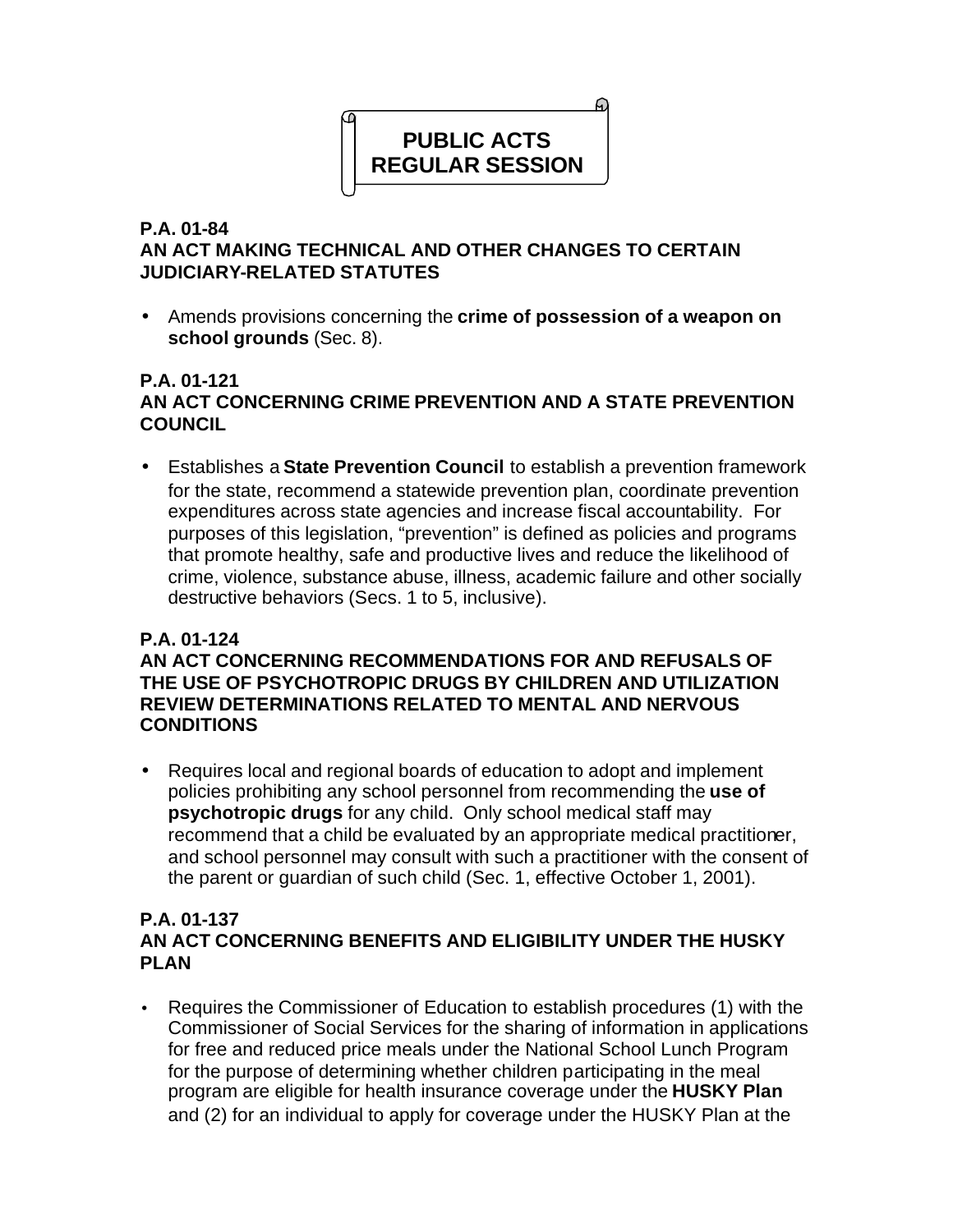same time the person applies for the National School Lunch Program (Secs. 6 and 7).

## **P.A. 01-142 AN ACT CONCERNING REVISIONS TO THE CHILD PROTECTION LAWS**

• Provides that if the Commissioner of Children and Families, after an investigation, has reasonable cause to believe that a **child has been abused**  by a staff member of a public or private child-caring institution or facility or private school, such commissioner must forthwith notify the state agency that issued the individual's professional license or certificate and provide records concerning the investigation (Sec. 5, effective October 1, 2001).

## **P.A. 01-161 AN ACT CONCERNING ZONING REQUIREMENTS FOR RESIDENCES FOR CHILDREN WITH MENTAL OR PHYSICAL DISABILITIES**

• Restates the existing law relative to the **responsibility for the costs of special education** and related services which must be provided to each eligible child who has been placed by a state agency in a community residence or child-care facility which houses six or fewer children who have a disability. Generally, such responsibility is assigned to the board of education in whose jurisdiction the child's parent resides (Sec. 3).

## **P.A. 01-165 AN ACT CONCERNING AN ARTICULATION AGREEMENT BETWEEN THE CONSTITUENT UNITS OF THE STATE SYSTEM OF HIGHER EDUCATION**

• Specifies that the Advisory Council on Student Transfer and Articulation is to develop and implement a plan to ensure that there are **articulation agreements** between all of the regional vocational-technical school programs, community-technical college programs and high school programs in regions of the state where such schools and colleges exist. Such programs are to include, but are not limited to, business, nursing, allied health and other professional or pre-professional programs selected by the advisory council (Sec. 1, effective July 6, 2001).

#### **P.A. 01-166 AN ACT CONCERNING HIGH SCHOOL GRADUATION AND THE CONNECTICUT ACADEMIC PERFORMANCE TEST**

• Provides that on or before September 1, 2002, each local and regional board of education must specify the **basic skills necessary for graduation** for classes graduating in 2006, and thereafter, and include a process to assess a student's level of competency in such skills. The assessment criteria are to include, but not exclusively be based on, the results of the Connecticut Academic Performance Test (CAPT). For those students who do not successfully complete the assessment criteria, boards must identify a course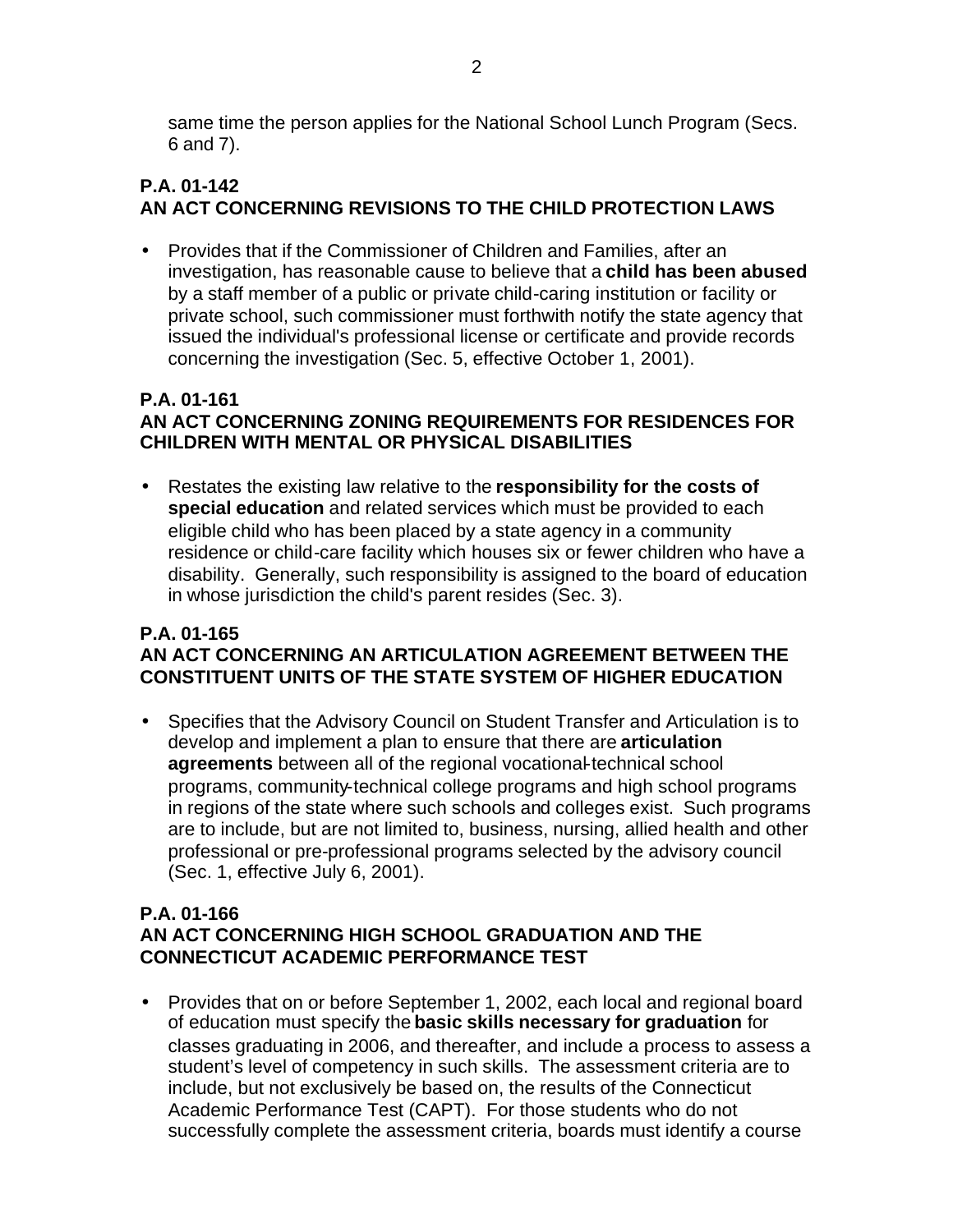of study to assist such students in reaching a satisfactory level of competency prior to graduation (Effective October 1, 2001).

## **P.A. 01-169 AN ACT CONCERNING PRIVATIZED PUBLIC RECORDS**

• Extends the **Freedom of Information** Act's provisions to make private companies hired to operate a government program more accountable to the public (Effective October 1, 2001).

*(For further information about this public act, please contact Eric Turner, Director of Public Education for the Freedom of Information Commission, at (860) 566- 5682.)* 

## **P.A. 01-170**

## **AN ACT ESTABLISHING CAREER LADDER PROGRAMS FOR CRITICAL EMPLOYMENT AREAS AND REQUIRING A REVIEW OF APPRENTICESHIP HIRING RATIOS**

• Requires that not later than September 1, 2003, the Commissioners of Education and Higher Education, in consultation with others, must establish **career ladder programs** for high school students seeking to pursue careers in occupations in the state with projected workforce shortages, as forecasted by the Office of Workforce Competitiveness (Secs. 1 and 2, effective October 1, 2001).

## **P.A. 01-173 AN ACT CONCERNING REVISIONS TO THE EDUCATION STATUTES**

- Adds that the Commission for Educational Technology is to provide all public schools with **access to a core set of on-line full text resources and to collaborative purchasing** for other collections in order to maximize buying power. The commission is already required to provide such access to all public libraries and libraries at institutions of higher education (Sec. 4).
- Requires the Commissioner of Education to establish an **international education advisory committee** to explore international education opportunities and the availability of curriculum materials and federal and nonprofit agency funding for such purposes. The committee is to advise the Department of Education and the General Assembly. The Department is to provide information to boards of education (Sec. 8).
- Specifies that **priority school districts** are required to provide **additional instruction, and possible summer school**, to children who fail to meet the statewide standard for remedial assistance on the reading component of the 4th grade Connecticut Mastery Test (CMT). Previously, the law required such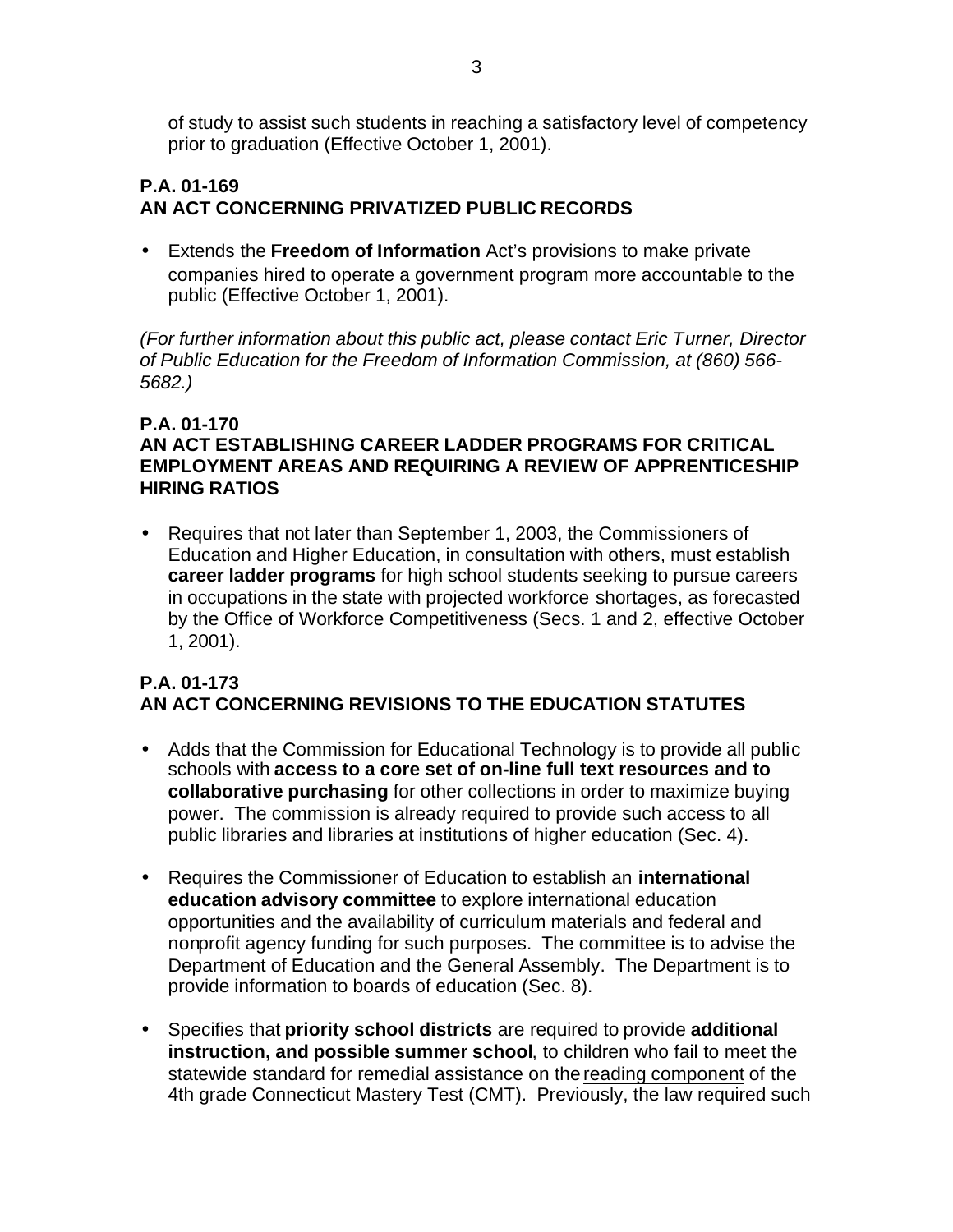additional instruction and summer school for students who failed to meet the statewide standard for remedial assistance on the  $4<sup>th</sup>$  grade CMT (Sec. 23).

- Requires the Commissioners of Education and Public Health to convene a task force to study the relationship between **illness and the performance of children in school**. The task force is to report to the General Assembly on or before February 1, 2002, on any recommendations for statutory changes to implement policies or programs that would assist ill children in improving their school performance (Sec. 30).
- Eliminates the requirement that the State Library plan and develop a computer-based and telecommunications-based network known as the "**Connecticut Library Network"** (Sec. 41).
- Specifies that the State Historian is, among other responsibilities, to assist the State Board of Education in efforts to promote the **teaching of history** in schools and teacher preparation programs (Sec. 42).
- Allows private school students to enroll in **part-time interdistrict magnet school programs** under certain conditions (Sec. 65).
- Makes miscellaneous **technical and clarifying changes** to various education statutes.

#### **Grant Programs**

- Allows new applicants to be eligible for **youth service bureau grants** if they meet certain conditions (Sec. 7, effective July 6, 2001).
- Makes nonsectarian nonprofit organizations approved by the Commissioner of Education eligible for **interdistrict cooperative grants** and allows interdistrict cooperative grant funds to be used for interdistrict magnet school programs that are conducted at a magnet school and primarily serve children not enrolled in the magnet school (Sec. 10).
- Extends the **minimum expenditure requirement** (MER) calculation for towns pursuant to Section 10-262j of the Connecticut General Statutes for 2001-02 and 2002-03 (Sec. 62).

#### **School Construction**

• Allows the Commissioner to approve school construction grant applications for certain **portable classroom projects** without requiring that such projects be submitted to and approved by the General Assembly on the annual priority list of projects (Sec. 26).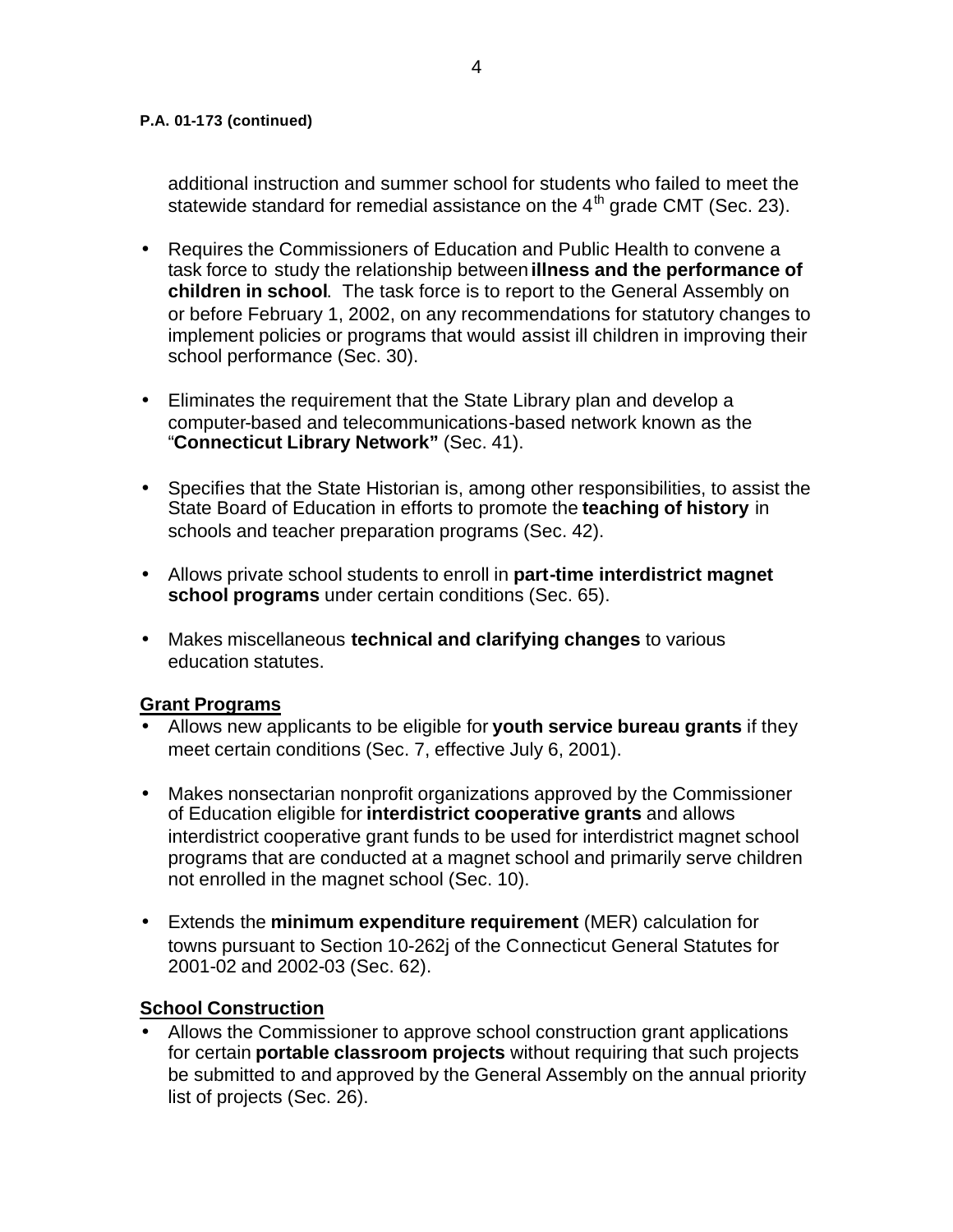- Allows buildings built before July 1, 1951, rather than only those built before 1950, to qualify for a 25% increase in the **maximum square-footage-perpupil limit** for computing school construction grants provided the board of education applies to the Department of Education for such increased percentage by June 30, 2002 (Sec. 27).
- Allows a town or regional school district to submit final plans and specifications for school construction projects solely for **network wiring**  costing less than \$1M to local officials, instead of the Department of Education, for review and written approval. Local officials already have the authority to review oil tank and roof replacement projects regardless of cost, and asbestos abatement, code violation, and energy conservation projects costing less than \$1M (Sec. 28).
- Specifies the reimbursement percentage for a school construction project to design and build a **central kitchen** to provide school food services and exempts such a project from the standard space specification requirements as long as the Commissioner of Education finds the project's size and scope to be reasonable (Sec. 29).
- Increases the school construction **bonus for secondary regional school districts** from 5% to 10%, making it the same as the bonus for kindergarten to grade 12, inclusive, regional school districts (Sec. 50).
- Provides that applications for new construction and alteration or renovation of a school building must include an affirmation by the superintendent that the school district considered the **maximization of natural light** in the project (Sec. 63).
- Specifies that new construction on buildings eligible for school construction grants and put out to bid on and after July 1, 2004, shall include an **automatic fire extinguishing system** on each floor (Sec. 66).

*(Additional information describing these school construction changes will shortly be on the Department of Education's website for the Division of Grants Management, School Facilities Unit.)* 

#### **Special Education**

- Amends provisions concerning the **Advisory Council for Special Education**  to conform the council's duties to federal requirements (Sec. 49, effective July 6, 2001).
- Changes two deadlines in the schedules for administering state grants for **special education excess costs** to give districts until March 1, rather than February 1, to submit claims for additional children not included in their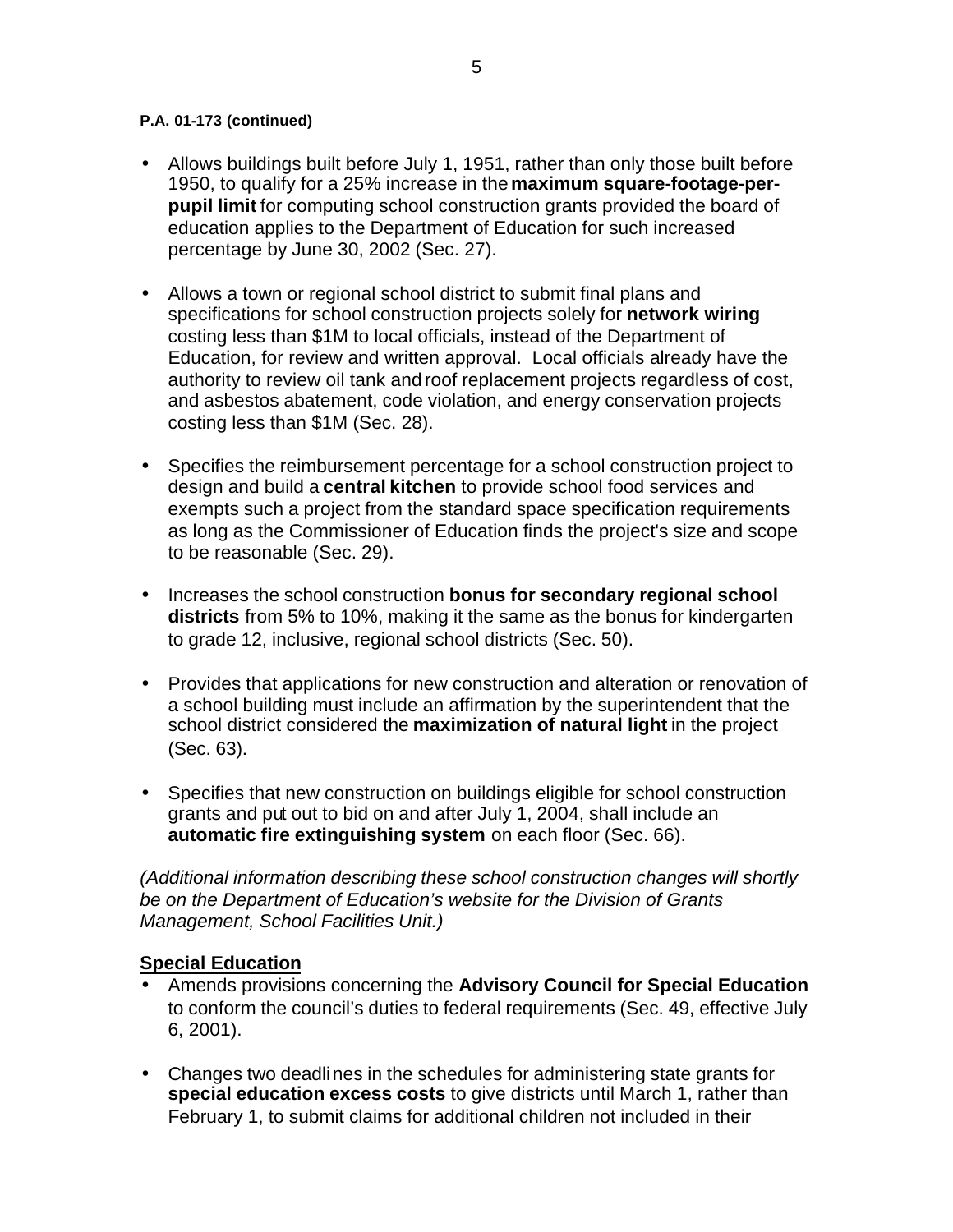December 1 filing and to require the state to pay the balance of the grants in May rather than April (Sec. 64 and P.A. 01-1, JSS, Sec. 39, below).

#### **Educators**

- Allows professional educator certificate holders to substitute documented completion of a **national board certification assessment** in the appropriate endorsement area for the requirement that they complete not less than 90 hours of continuing education during a five-year period (Sec. 15).
- Adds teachers with secondary academic endorsements to the group of teachers who must include in their **continuing education units** (CEUs) at least 15 hours of training **in the use of computers in the classroom**, and excepts from this requirement teachers with elementary, middle grades and secondary academic endorsements who can demonstrate technology competency, in a manner determined by their board of education, based on state standards (Sec. 15).
- Extends the provisions concerning the revocation and denial of educator certificates to **authorizations and permits** issued by the State Board of Education, e.g., coaching permits, substitute teacher authorizations (Sec. 53).
- Expands the types of **convictions** for which a certificate, permit or authorization is deemed revoked or is not issued or reissued (Secs. 53 and 54).
- Reduces, from 90 to 30 days, the time public school employees have after they are hired to submit to **state and national criminal history records checks** and expands the types of people who must submit to the checks to include workers placed in a school under a public assistance employment program if they perform services that involve direct contact with students. Additionally, it exempts from the criminal history records check requirements students employed by the school district where they attend school (Sec. 55). (See also, P.A. 01-175, Sec. 2, below, for additional changes to this section.)
- Provides that if a board of education receives **notice that a person** holding a certificate, authorization, or permit issued by the State Board of Education **has been convicted of a crime**, the board must send such notice to the State Board (Sec. 55).
- Requires the State Board to periodically submit, to the State Police Bureau of Investigation, **databases** of (1) all applicants for an initial issuance of a certificate, authorization, or permit, and (2) all persons who hold certificates, authorizations or permits. The State Police must conduct a state criminal history records check against the databases and notify the State Board of any person with a criminal conviction. The State Board may not issue a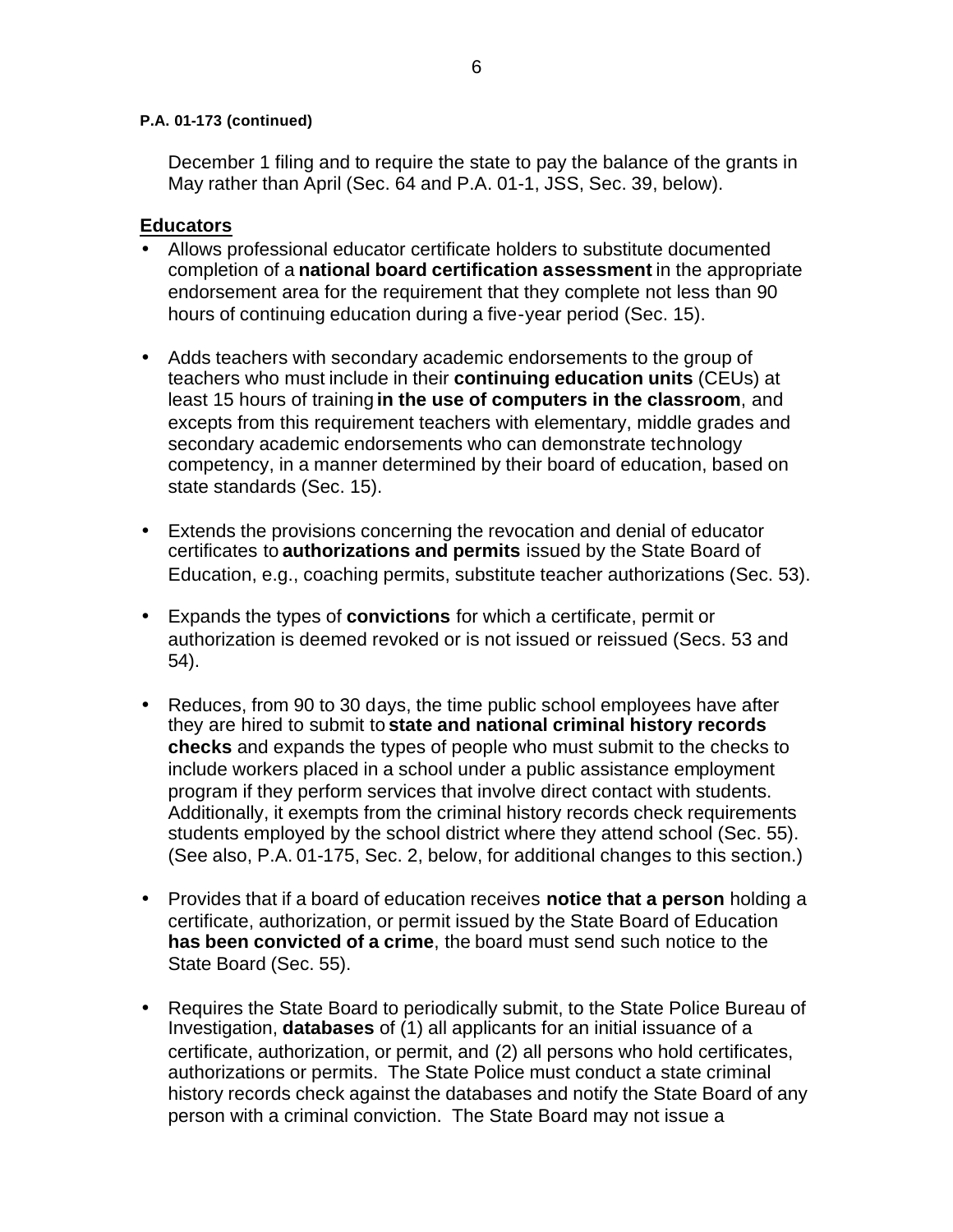certificate, authorization, or permit until it receives and evaluates the results of the check and may deny an application or revoke a certificate, authorization or permit of such a person (Sec. 55).

- Provides that before hiring any person, a board of education must make a documented **good faith effort to contact previous employers** of the person in order to obtain information and recommendations that may be relevant to the person's fitness for employment (Sec. 56).
- Requires the Department of Education to apply for funding for participation in the federal **Troops to Teachers Program** (Sec. 61).

## **Regional Vocational-Technical Schools**

- Increases the threshold amount from \$350,000 to \$500,000 as the amount that can be kept in the **regional vocational-technical school (RVTS) industrial account** before the excess reverts to the state's general fund (Sec. 13).
- Allows certified teachers employed by RVTSs in priority or transitional school districts to qualify for the Connecticut Housing Finance Authority's **Teachers Mortgage Assistance Program**. In order to be eligible for the mortgage assistance, the teacher must be purchasing a house that is to be the teacher's principal residence and is located in the priority or transitional school district (Sec. 57).

*(For further information about this section, please contact Lou Bolella, Manager, Residential Mortgage Underwriting at the Connecticut Housing Finance Authority at (860) 571-4226.)* 

- Requires the Department of Education to conduct a study of, and report to the General Assembly on, the **relationship between student admissions scores and performance** in the RVTS system (Sec. 58).
- Specifies that the State Board of Education establish specific **achievement goals for students** at the RVTSs at each grade level (Sec. 59).
- Provides that the director of each RVTS must meet with members of the business community in the school's geographic area to develop a **plan to assess workforce needs** and implement curriculum modifications to address those needs (Sec. 60).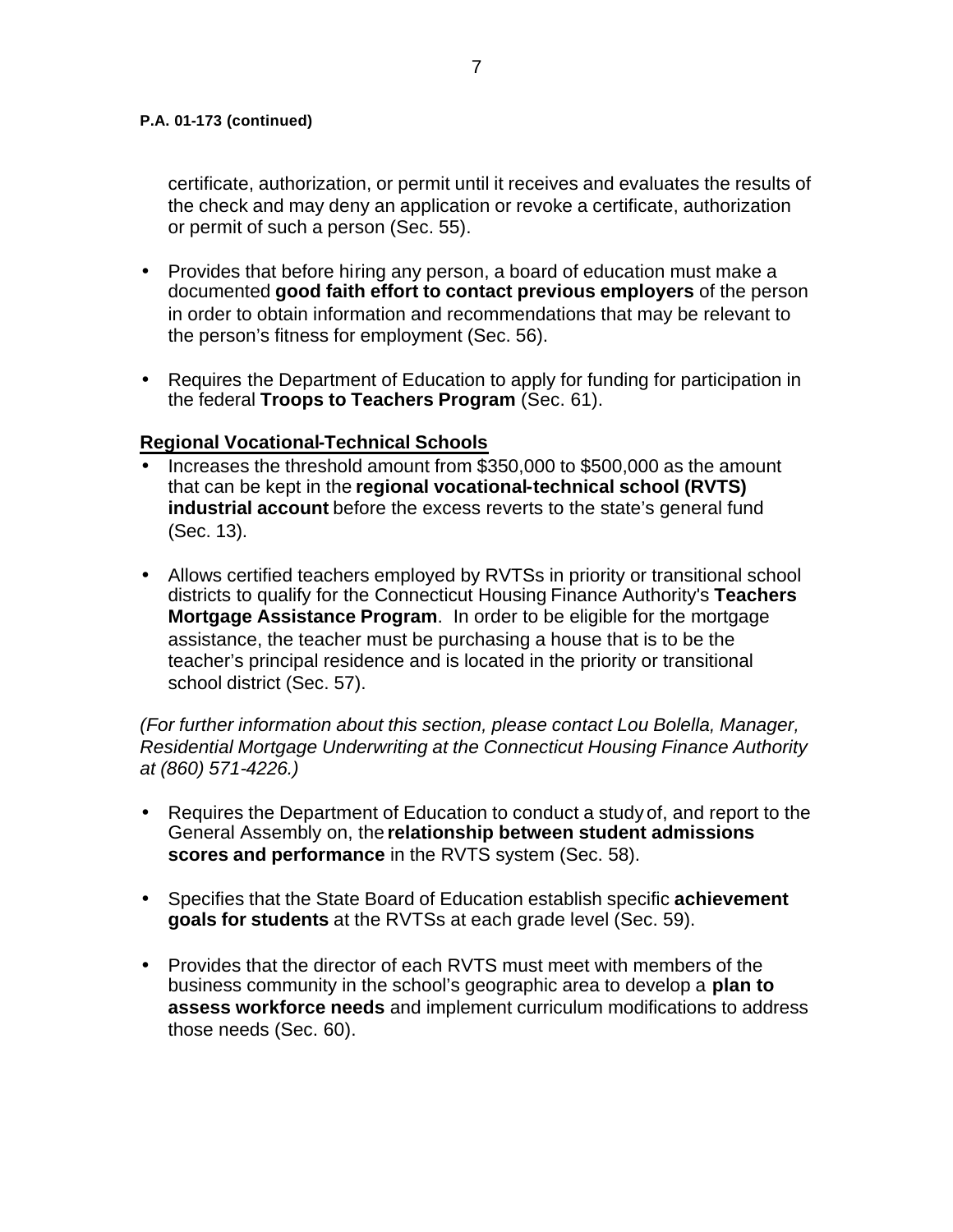#### **P.A. 01-175 AN ACT CONCERNING IDENTIFICATION REQUIRED FOR CHECK CASHING AND CONCERNING STATE AND NATIONAL CRIMINAL HISTORY RECORDS CHECKS**

• Provides that the process for conducting a **criminal history records check**  for a school employee is consistent with such checks for other types of individuals for whom such checks are required (Sec. 2, effective October 1, 2001, and Sec. 31, effective July 1, 2001). (See also, P.A. 01-173, Sec. 55, above, for additional changes to this section.)

## **P.A. 01-176 AN ACT CONCERNING CASE PLANNING INFORMATION**

• Specifies that boards of education, as well as the Department of Children and Families and the Judicial Department, must provide to the superintendent of schools any **educational records** within their custody of a child seeking to enter or return to a school district from a juvenile detention center, the Connecticut Juvenile Training School, or any other residential placement, prior to the child's entry or return. Receipt of the educational records shall not delay a child from enrolling in school. The superintendent of schools must provide such information to the principal at the school the child will be attending. The principal must disclose such information to appropriate staff as is necessary for the education or care of the child (Effective October 1, 2001).

## **P.A. 01-192**

## **AN ACT CONCERNING THE USE OF FLASHING WHITE HEAD LAMPS, FAILURE TO YIELD TO EMERGENCY VEHICLES, AND DUTY TO STOP FOR STOPPED SCHOOL BUSSES**

• Requires authorized emergency vehicles to stop at least 10 feet from a **school bus** displaying flashing red signal lights and to remain there until the flashing red signal lights are turned off (Sec. 3, effective October 1, 2001).

*(For further information about this section, please contact Lt. Delbert N. Cornell of the Commercial Vehicle Safety Division of the Department of Motor Vehicles at (860) 263-5447.)*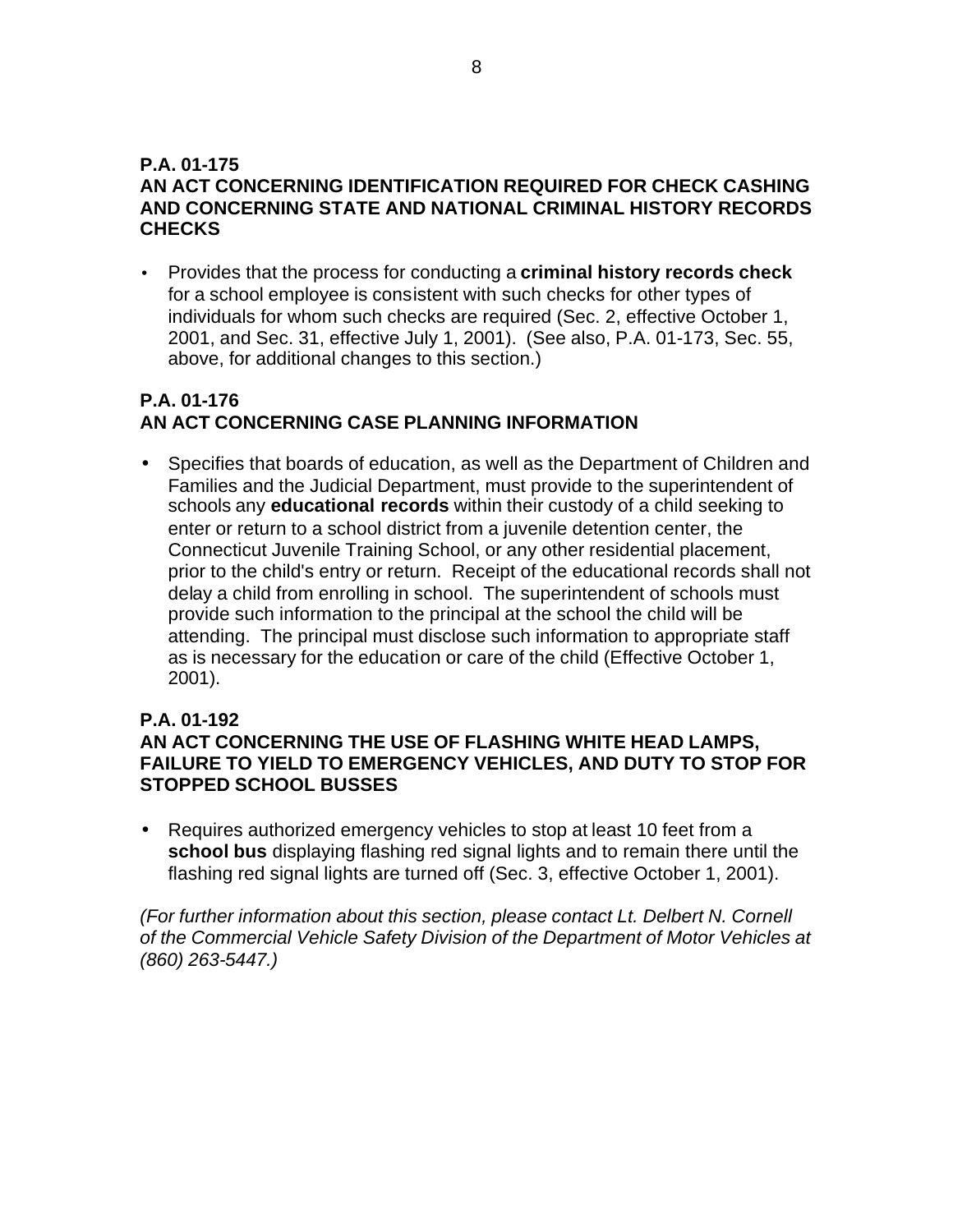## **P.A. 01-193**

## **AN ACT IMPLEMENTING THE CONNECTICUT EMPLOYMENT AND TRAINING COMMISSION'S RECOMMENDATIONS CONCERNING CONNECTICUT'S INFORMATION AND TECHNOLOGY WORKFORCE DEVELOPMENT NEEDS**

- Provides that the Department of Education establish, within available appropriations, a **pilot program** to encourage students in kindergarten to grade 12, inclusive, to pursue **careers in information technology** (Sec. 3).
- Provides that the Commissioner of Education and other state agency leaders (1) evaluate and recommend improvements for **certification and degree programs** offered by the regional vocational-technical schools and the community-technical colleges to ensure that such programs meet the employment needs of business and industry and (2) develop strategies to strengthen the linkage between skill standards for education and training and the employment needs of business and industry. The Commissioner must report to the General Assembly on such activities (Sec. 6).
- Requires the Department of Education to encourage the creation of additional **interdistrict magnet school programs** with a special emphasis on information technology curriculum (Sec. 8).

## **P.A. 01-205 AN ACT CONCERNING MASTERY TEST EXEMPTIONS**

- Reduces from 30 months to 10 months the **bilingual and English as a second language (ESL)** enrollment period during which bilingual and ESL students are exempt from having to take the Connecticut Mastery Tests (CMTs) and Connecticut Academic Performance Test (CAPT) (Sec. 1).
- Specifies that all **special education students** are to take the CMTs and CAPT **"except in the rare case"** when the planning and placement team determines that an alternate assessment, as specified by the State Board of Education, is appropriate (Sec. 1).
- Provides that the Department of Education is to (1) conduct a review of the feasibility of providing **native language subject matter assessment**  instruments for use in school districts with bilingual education programs and (2) report the results of the review to the General Assembly (Sec. 2).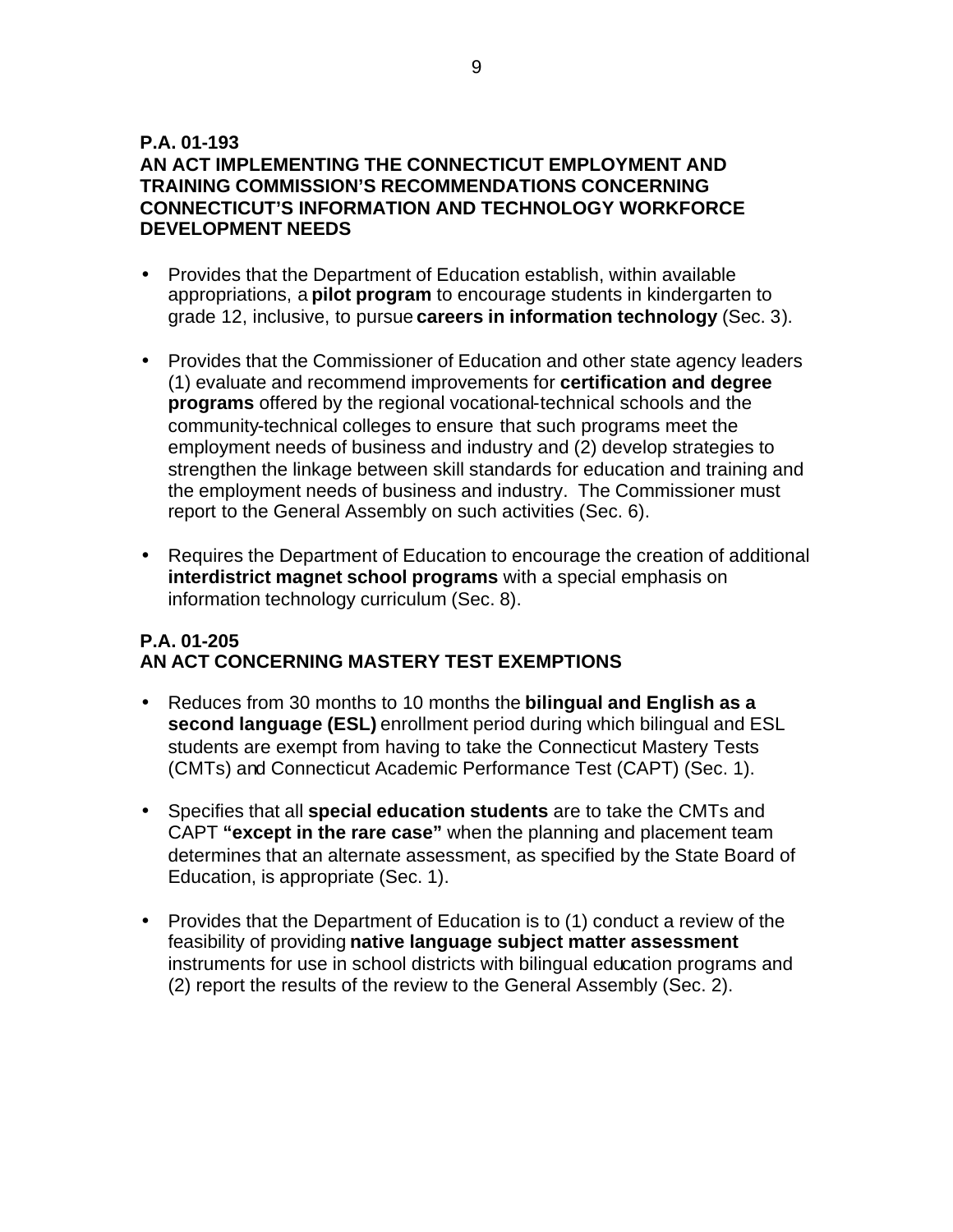## **P.A. 01-206 AN ACT CONCERNING EDUCATION AND EQUITABLE WAGES FOR EARLY CHILDHOOD EDUCATION PROFESSIONALS**

• Requires the Department of Social Services to develop, within available funds, and evaluate initiatives to increase the compensation paid to **child day care providers** for educational opportunities (Effective October 1, 2001).

> ഩ **SPECIAL ACTS REGULAR SESSION**

## **S.A. 01-7 AN ACT CONCERNING THE HARTFORD SCHOOL DISTRICT**

• Amends Special Act 97-4 that established a State Board of Trustees for the **Hartford Public Schools** (Effective October 1, 2001). (See P.A. 01-9, JSS, Sec. 96, below, for additional changes to this special act.)

#### **S.A. 01-8 AN ACT REQUIRING COORDINATION OF SERVICES FOR CHILDREN WITH SPECIAL HEALTH CARE NEEDS**

• Provides that the Commissioner of Education and other state agency leaders are to develop a comprehensive plan for the coordinated expenditure of funds for, and for the coordinated delivery of services to, **children with special health care needs** (Effective October 1, 2001).

## **S.A. 01-12 AN ACT CONCERNING AUTHORIZATION OF STATE GRANT COMMITMENTS FOR SCHOOL BUILDING PROJECTS**

- Authorizes the Commissioner of Education to enter into grant commitments for **school construction projects,** including previously authorized projects that have changed substantially in scope or cost (Sec. 1, effective July 6, 2001).
- Enacts special provisions for **individual school construction projects**  (Secs. 2 to 10, inclusive, effective July 6, 2001).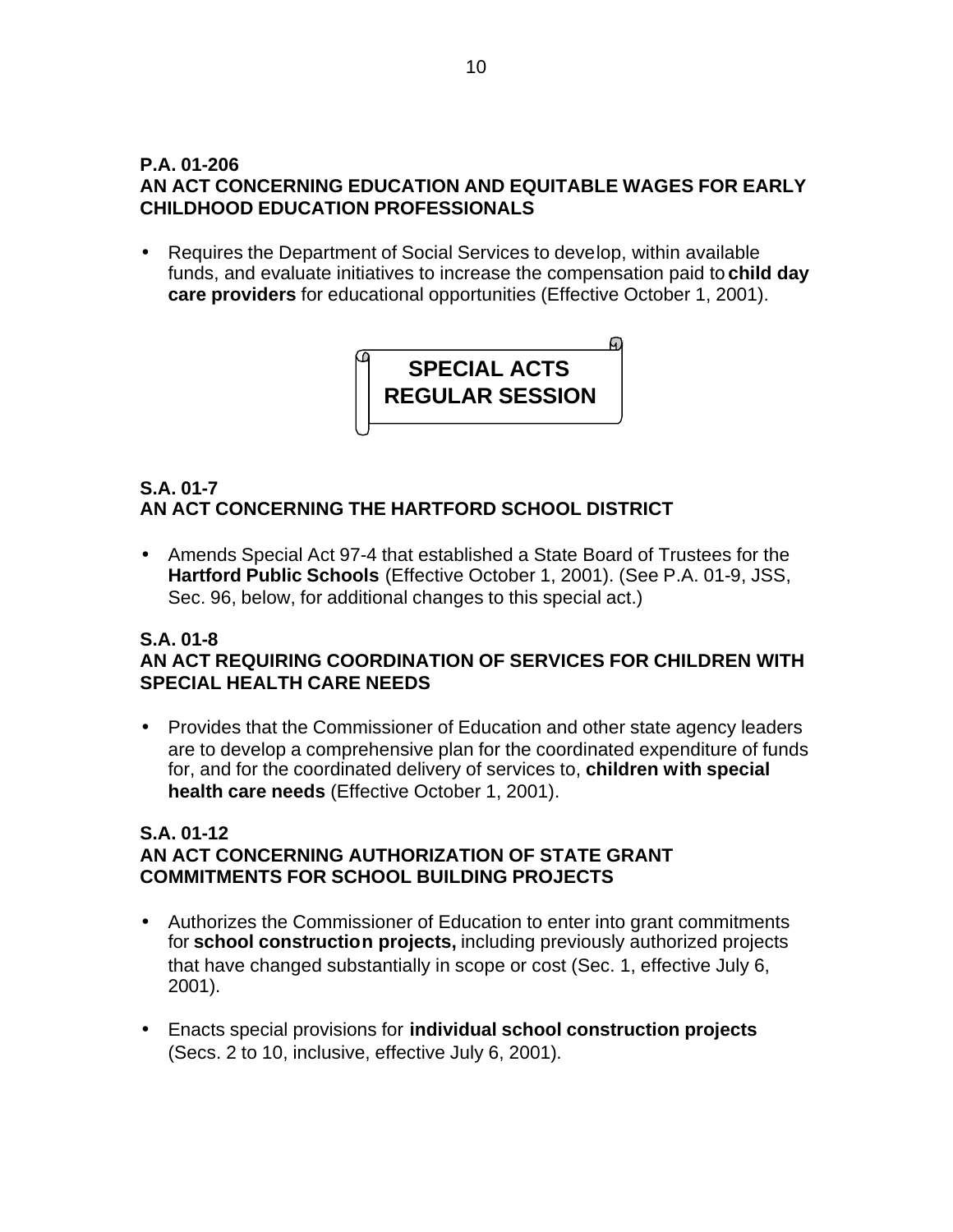# **PUBLIC ACTS JUNE SPECIAL SESSION**

#### **JUNE SPECIAL SESSION, P.A. 01-1 AN ACT CONCERNING EXPENDITURES FOR THE PROGRAMS AND SERVICES OF THE DEPARTMENT OF EDUCATION**

#### **New Grant Programs**

- Provides that the Department of Education establish a **competitive safe learning grant program** to assist school districts in developing school environments where children learn in safety without fear of physical or verbal harm or intimidation. The program may be a public and private partnership (Sec. 32). (\$500,000 was appropriated in S.A. 01-1, JSS, Sec. 47, below, for the purposes of this program.)
- Transfers \$200,000 from the Department of Information Technology to the Department of Education for the fiscal year ending June 30, 2002, to establish a competitive grant for local and regional school districts for **basic technology** purposes to facilitate communications (Sec. 52).

#### **Changes to Existing Grant Programs**

- Amends the education cost sharing (**ECS**) formula as follows (Secs. 1 to 4, inclusive):
	- 1. **Each town whose ECS grant is capped under the ECS formula** will receive a proportional share of \$25M for FY 2001-02 and of \$50M in FY 2002-03. Each town's share is based on the difference between its capped grant and its "target aid" (the amount its grant, excluding any density supplements, would be without the cap). The provisions eliminating the ECS cap starting in FY 2003-04 have not been changed;
	- 2. For FY 2001-02, **all towns** must receive a minimum ECS grant increase of 1.68% over their FY 2000-01 grant and, for FY 2002-03, all towns must receive a total ECS grant increase of at least 1.2% over their FY 2001-02 grant excluding funds received under the cap supplement and the 1.68% increase provision; and
	- 3. The current ECS **foundation** of \$5,891 remains at that level through FY 2002-03.
- **For FY 2002-03**, and each fiscal year thereafter, the local contribution in the **special education excess cost** (school district placements) grant will be reduced from five times the school district's average per pupil education costs for the prior fiscal year to four and one-half times such costs (Sec. 5).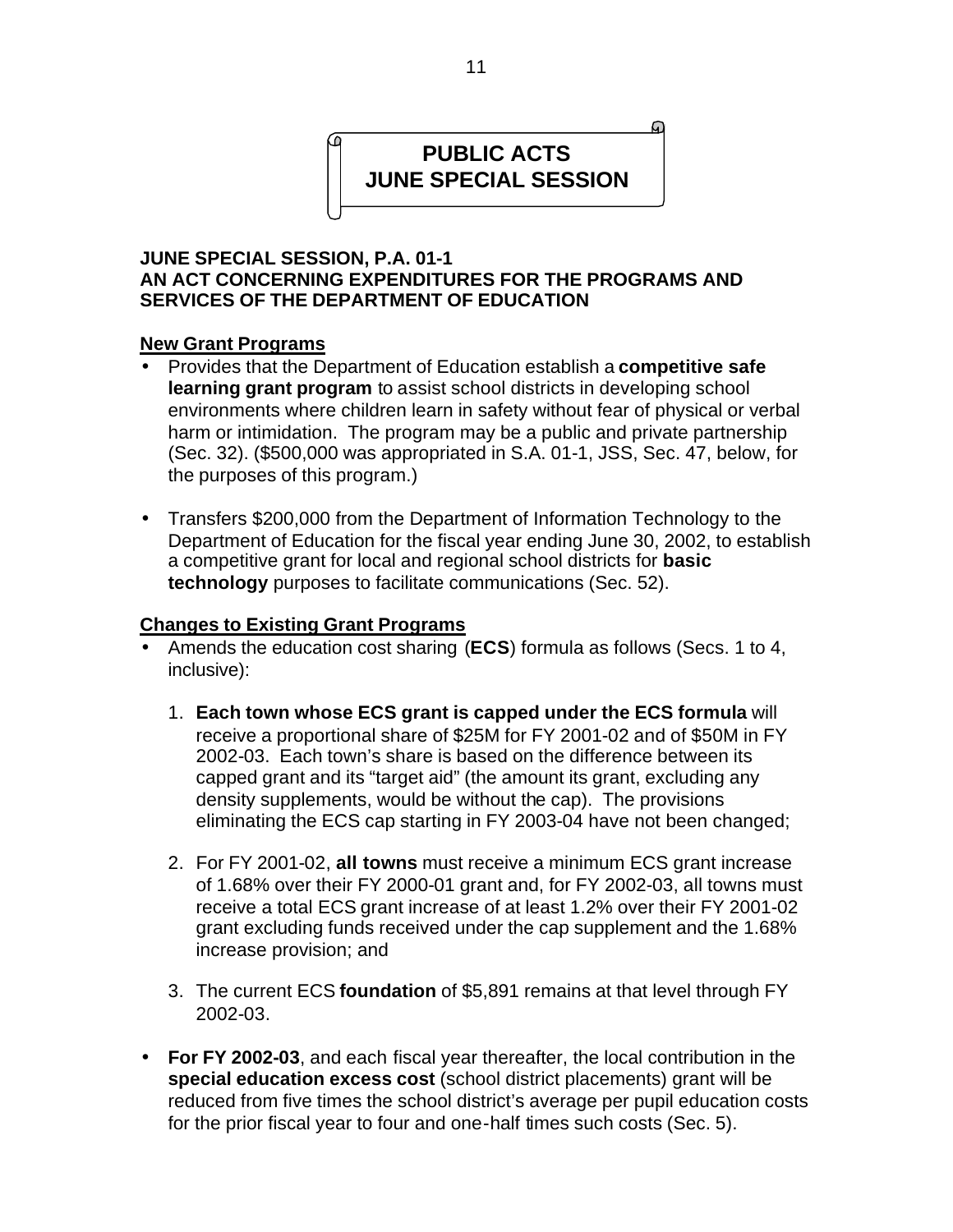- Amends the state reimbursement for the provision of **health services to children in private schools** for towns meeting certain conditions (Sec. 9).
- Consolidates the following additional programs as **priority school district grant appropriations** while maintaining the funding level for each component: school readiness, early reading success, summer school, and extended school hours and support (Secs. 33, 45 and 46).
- Changes two deadlines in the schedules for the administration of state grants to districts for **special education excess costs** (Sec. 39 and see P.A. 01- 173, Sec. 64, above, for explanation).
- Amends provisions concerning grants to (1) districts that no longer qualify as **priority school districts** and (2) districts that become eligible to receive priority school district grants (Sec. 42).
- Makes **transitional school district grants** subject to available appropriations, rather than entitlements (Sec. 43).
- Specifies how **transitional school district grants** are to be distributed (Sec. 47 which amends Sec. 73 of S.A. 01-1, JSS, Sec. 73, below).
- Increases the minimum **education technology grants** for 2002-03 from \$10,000 for all school districts to \$30,000 for the 113 poorest districts and \$15,000 for the other districts (Sec. 44).

#### **Educators**

- Provides that the Department of Higher Education (1) with the approval of the Commissioner of Education and within available appropriations, is to expand its **alternate route to certification** (ARC) programs, and (2) in collaboration with the Department of Education, is to develop regional ARC programs targeted to subject shortage areas and an ARC for former teachers whose certificates have expired (Sec. 6).
- Requires the Department of Education, in cooperation with the Department of Higher Education and within available appropriations, to establish (1) an **accelerated cross endorsement process** for each subject shortage area and (2) a program for **formerly certified teachers** to regain certification (Sec. 7).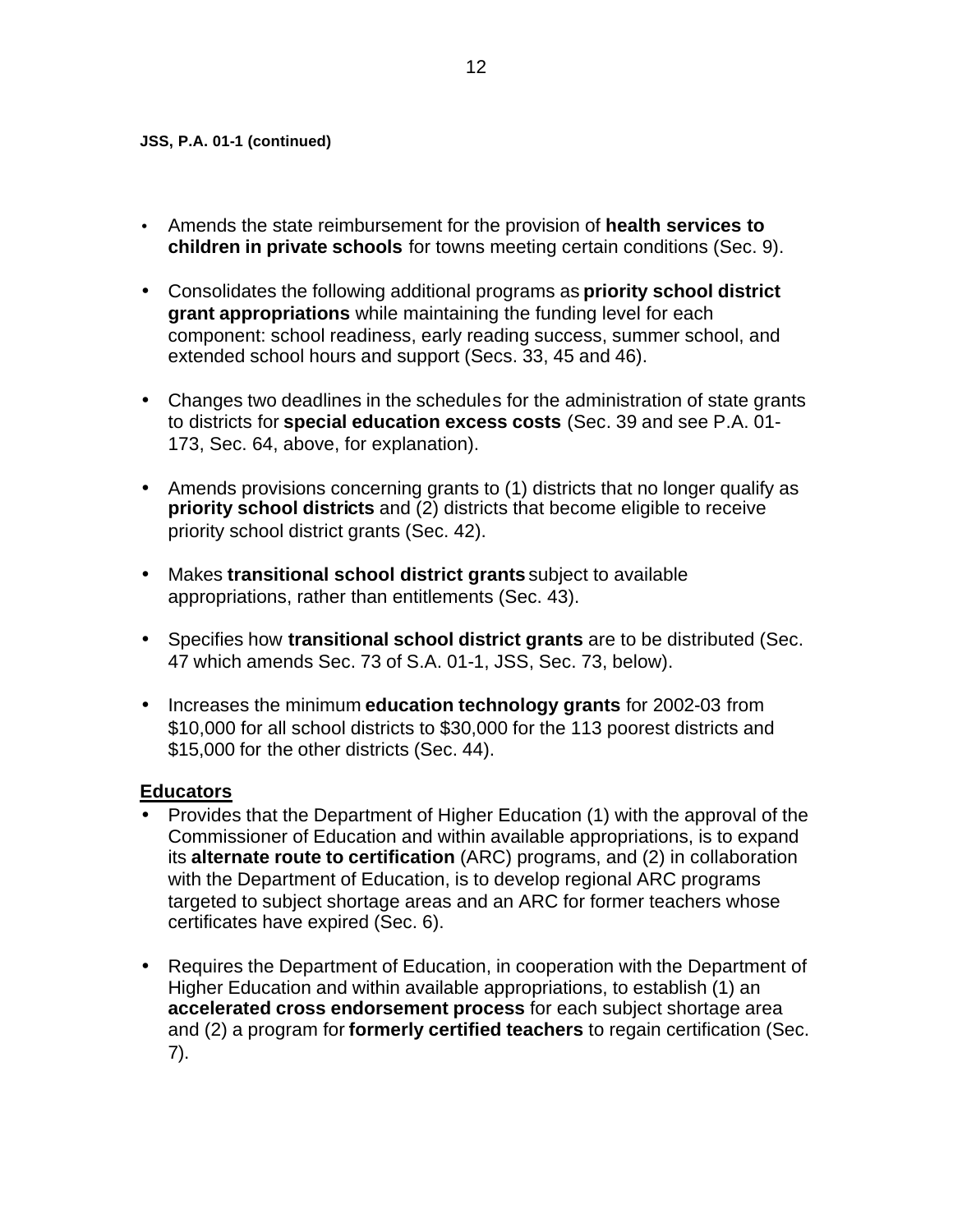#### **School Readiness**

- Permits towns applying for school readiness grants to establish **regional school readiness councils** as alternatives to convening local school readiness councils (Secs. 11 and 15).
- Establishes a **minimum school readiness grant** of \$150,000 for priority school districts and former priority school districts (Sec. 12).
- Provides that the Department of Education may **reallocate** to other towns up to 50%, rather than 10%, of any school readiness grant amounts a town has not earmarked for expenditure in a plan submitted by January 1 and subsequently approved (Sec. 12).
- Allows the Commissioner of Education during the first three years a town receives a school readiness grant, rather than for specified years, to (a) approve the use of school readiness grant funds for the **preparation** of a facility or staff for operating a program and (b) **adjust such a grant** based on the number of days of operation of a program if a shorter term of operation is approved (Sec. 13).
- Allows the inclusion of **pre-literacy development** in the standards for school readiness programs and requires each school readiness program to include a plan for the incorporation of appropriate pre-literacy practices and teacher training in such practices (Secs. 11 and 14).
- Adds some additional uses for Department of Social Services **supplemental quality enhancement grants** (Sec. 16).
- Makes **other related changes** to the school readiness statutes (Secs. 10 to 16, inclusive).

#### **Reading**

- Specifies that the **Early Reading Success Institute** shall use training curriculum that incorporates comprehensive instruction in reading as determined by the state's Early Reading Success Panel (Sec. 17).
- Requires priority school districts to revise their **in-service reading instruction training plans** and implement them on or before October 1, 2001 (Sec. 18).
- Provides that the **Department of Education** is to:
	- 1. Oversee **curriculum development** for the Early Reading Success Institute;
	- 2. Establish qualifications for **teacher training providers;**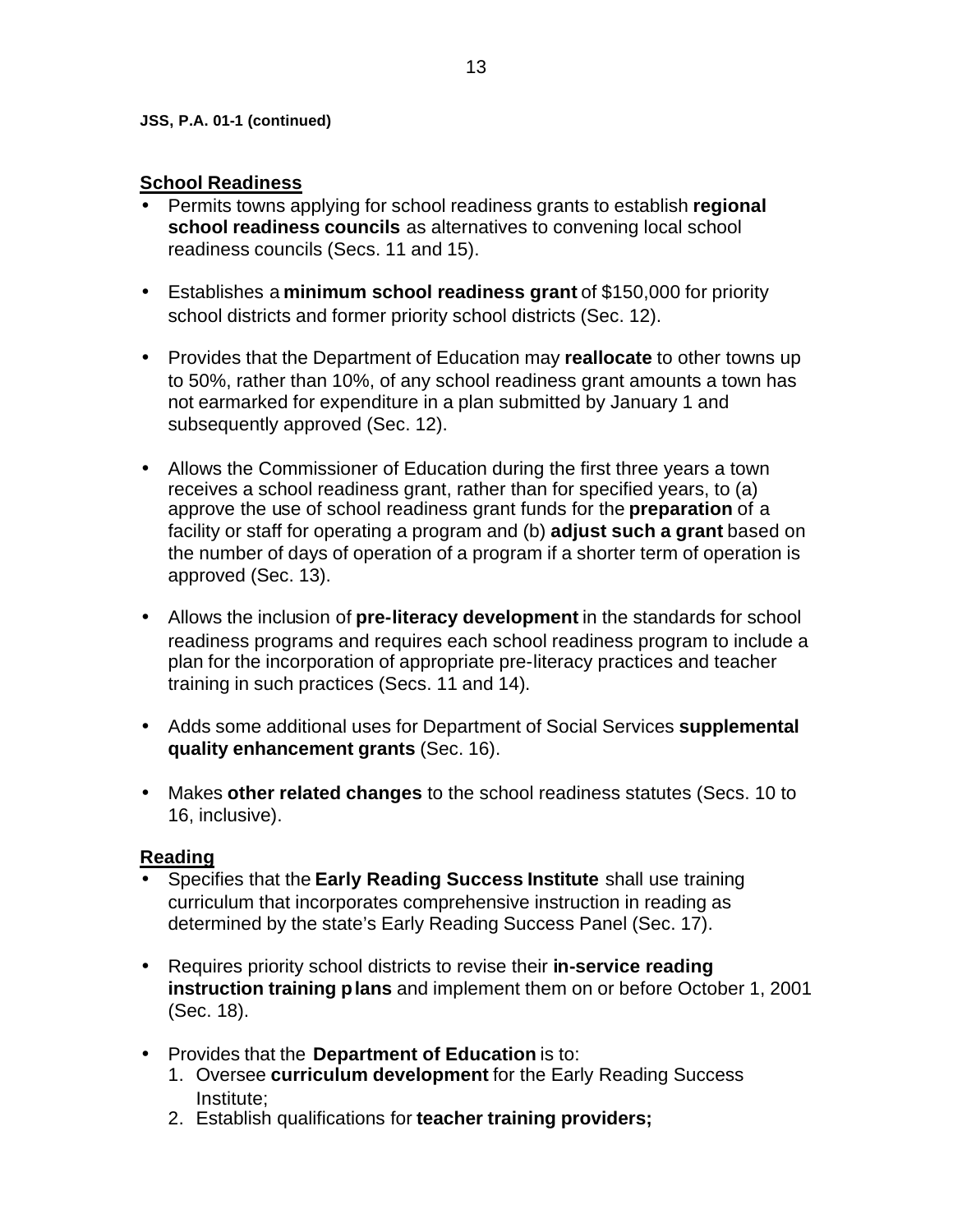- 3. Recommend how to align the State Board of Education's **reading competency standards** with the research of the Early Reading Success Panel;
- 4. Specify the knowledge and skills a person needs to be certified as an **elementary education teacher** or as a **reading specialist;**
- 5. Examine **curriculum module designs and teacher training implementation** based on the reading panel's report; and
- 6. **Report** on these actions to the General Assembly (Sec. 19).
- Provides that the Department of Education is to contract, within available appropriations, for an **independent evaluation** of the early reading success **teacher training and curriculum modules** (Sec. 20).
- Adds new requirements to what proposals for grants for **full-day kindergarten and intensive early intervention reading programs** in priority school districts are to include and what funded full-day kindergarten programs are to do (Sec. 21).
- Specifies that **reading programs** and **personal reading plans** for certain priority district students in grades one to three, inc lusive, are to incorporate the reading panel's findings (Sec. 22).
- Extends the deadline, from January 1, 2001, to January 1, 2002, for the Commissioner of Education's report to the General Assembly on the **longitudinal study** of the educational progress of children during and following participation in early reading success grant programs (Sec. 23).
- Increases the **school construction reimbursement bonus** from 5% to 10% for the portion of an elementary school building in a priority school or priority district used primarily for a full-day kindergarten program or to reduce grades kindergarten to three class sizes to no more than 18 students (Sec. 24).
- Requires the Commissioners of Education and Higher Education, within available appropriations, to provide for a **study of teacher education programs** at institutions of higher education that provide coursework in reading instruction and report to the General Assembly on the results of the study and any recommendations for revisions to such programs (Sec. 25).

#### **Interdistrict Programs and Charter Schools**

• Provides that for the fiscal years beginning July 1, 2001, and July 1, 2002, if enrollment in **charter schools** is below the number of students for which funds are appropriated, the **additional funds** will not lapse and are to be used by the Commissioner of Education for grants for interdistrict cooperative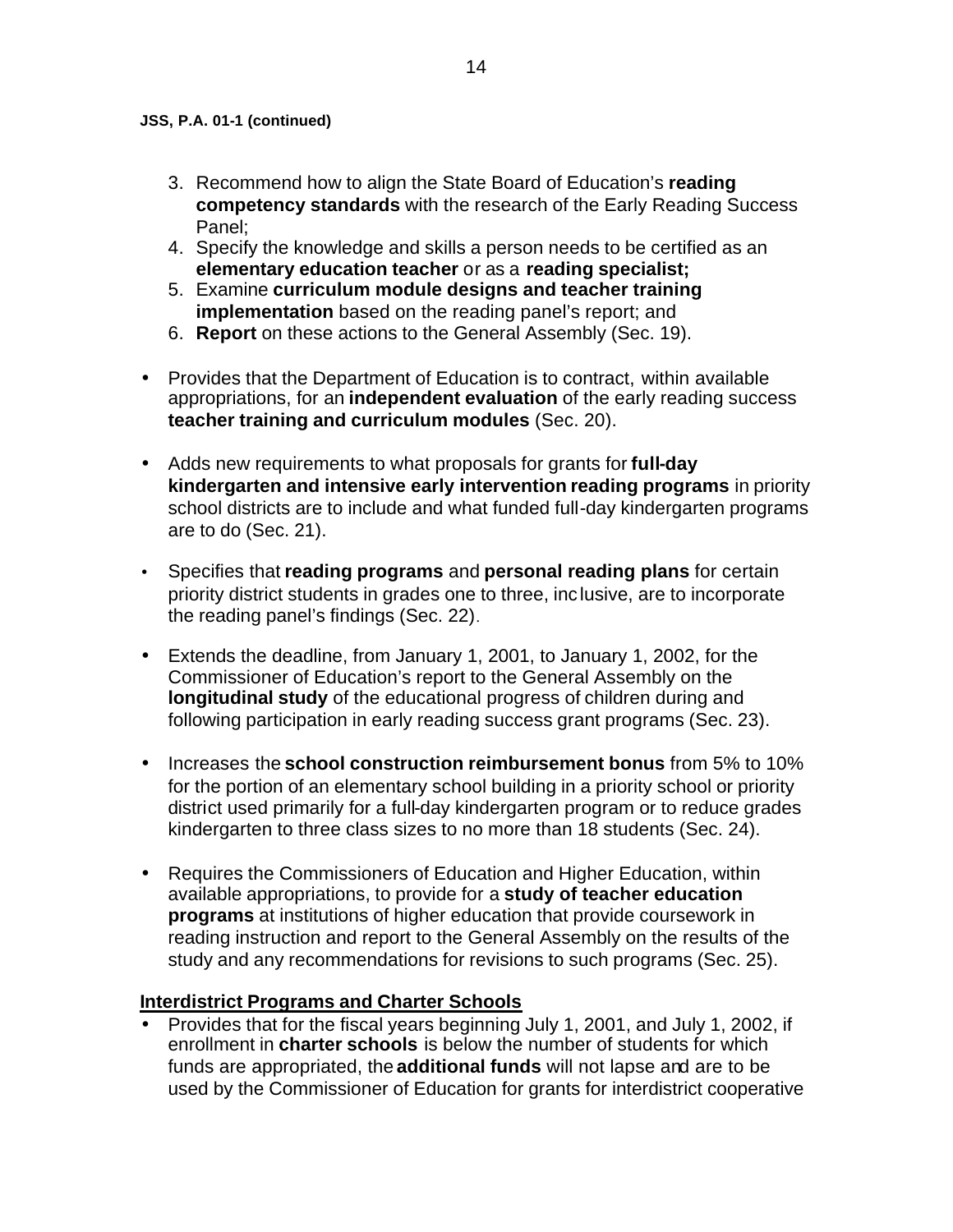programs, OPEN Choice interdistrict student attendance programs, or interdistrict magnet schools (Sec. 27).

- Establishes, for 2001-02 and 2002-03 and within available funding, a new grant to assist **state charter schools** in financing **school building projects**, general improvements to school buildings and repayment of debt incurred for prior school building projects. Each charter school may receive only one grant, and no grant may exceed \$500,000 (Secs. 26 and 28).
- Provides that the **OPEN Choice student attendance program** shall continue to operate in Hartford, Bridgeport, New Haven and New London, provided that beginning with the 2001-02 school year, the proportion of students who are not minority students to the total number of students leaving these cities to participate in the program shall not be greater than the proportion of students who were not minority students in the prior year to the total number of students enrolled in such cities in the prior year (Sec. 29).
- Sets special conditions for the participation of students from **New London**  attending schools in other districts in the 2000-01 school year (Secs. 29 and 30).
- Beginning with the 2003-04 school year, priority school districts other than those described above may operate a **new voluntary enrollment program**  in which students from districts in the geographic area of a priority school district may attend school in the priority school district under certain conditions (Sec. 29).
- Provides that **regional educational service centers** (RESCs) are to receive annual grants in unspecified amounts, rather than \$175,000, to assist school districts in administering the OPEN Choice program (Sec. 29).
- Specifies that **admission policies in the OPEN Choice program** be consistent not only with the education statute prohibiting discrimination in education programs, but also with the statutes concerning participation in the OPEN Choice program. Formerly, they were to be consistent only with the discrimination statute (Sec. 29).
- Provides that each **RESC** shall support regional efforts to (1) recruit and retain minority educators and (2) collect and analyze data on school district efforts to reduce racial, ethnic and economic isolation (Sec. 31).
- Specifies how funds appropriated in the state budget act (S.A. 01-1, JSS, Sec. 47) for **RESC based magnet schools** are to be distributed and repeals a related provision in the budget act (Secs. 48 and 53).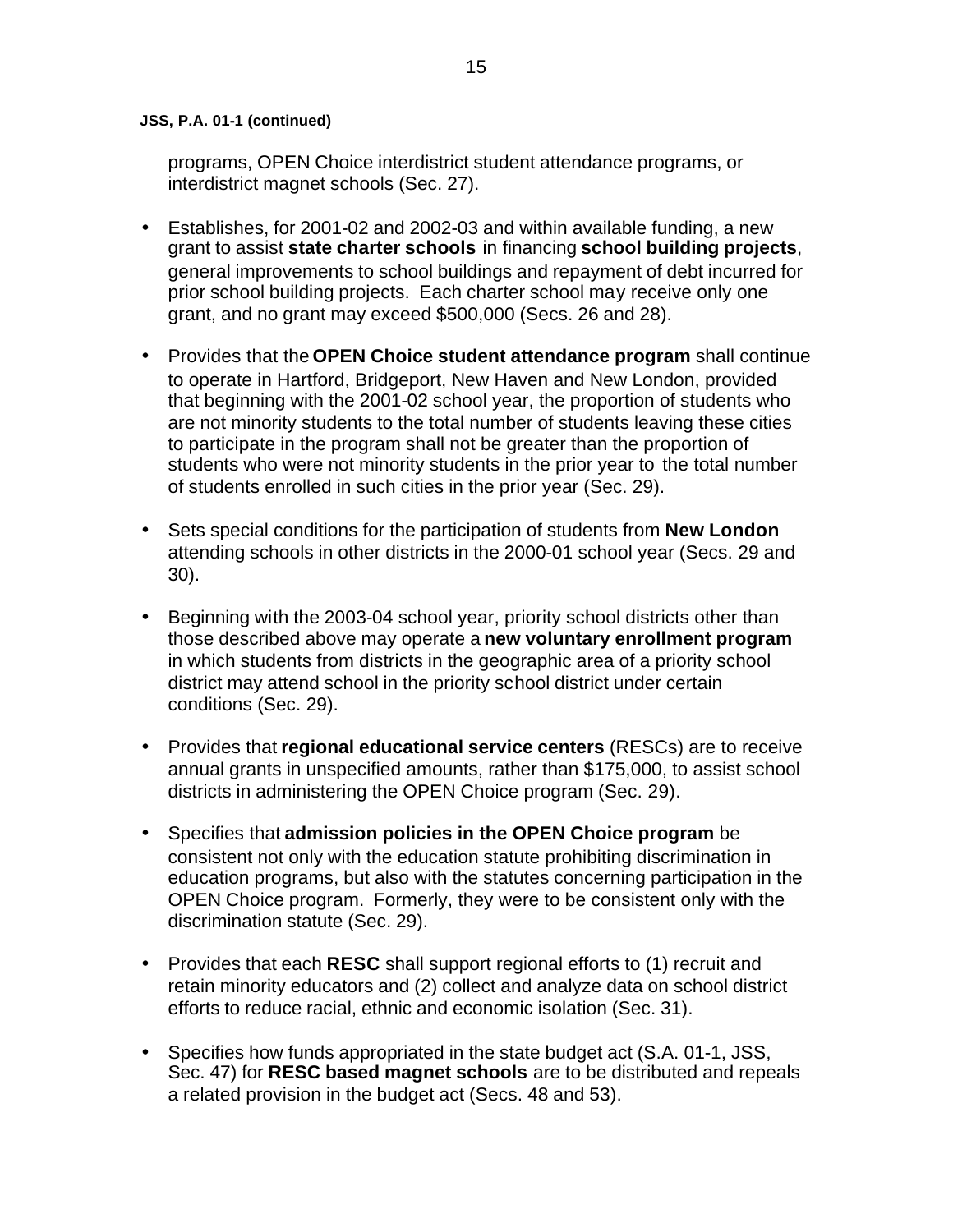#### **Schools in Need of Improvement**

- Delays, from October 1, 2001, to February 1, 2003, the date by which the Commissioner of Education must issue a new list of elementary and middle **schools in need of improvement** and requires the commissioner to issue subsequent lists every three years, rather than every two years, thereafter (Sec. 36).
- Specifies that **improvement plans** for schools identified as in need of improvement (1) be submitted to the Department of Education as well as to the board of education, (2) be approved by the board of education after being commented on by the Department and before being implemented and (3) include criteria for use in measuring progress (Sec. 36).
- Makes **grants** to boards of education with one or more schools in need of improvement ongoing, rather than limited to the fiscal year ending June 30, 2001. These grants continue to be within available appropriations (Sec. 37).
- Adds a requirement that **plans for spending grant funds** include actions that are necessary for the school to be accredited (Sec. 37).

#### **JUNE SPECIAL SESSION, P.A. 01-2 AN ACT CONCERNING THE EXPENDITURES OF THE DEPARTMENT OF SOCIAL SERVICES**

- Provides that a **minor parent** who is without a high school diploma, is not married and has a child who is at least twelve weeks of age, who is in such parent's care, is ineligible for temporary family assistance unless such parent is participating in educational activities directed toward the attainment of a high school diploma or its equivalent (Sec. 13). (This section was amended by Sec. 124 of P.A. 01-9, JSS, below.)
- Adds **preschools** operated by local boards of education and **Head Start**  programs to the types of settings in which a **dental hygienist** with at least two years of experience is allowed to work without a dentist's supervision. Other settings in which they can work under these conditions are community health centers, group homes and schools (Sec. 21).

*(For further information about this section, please contact Karen Buckley-Bates or Joseph Oros, Legislative Liaisons for the Department of Public Health, at* (860) 509-7269.)

• Exempts **interpreters** who provide interpreting services in educational settings from new credentialing requirements until July 1, 2003 (Sec. 24).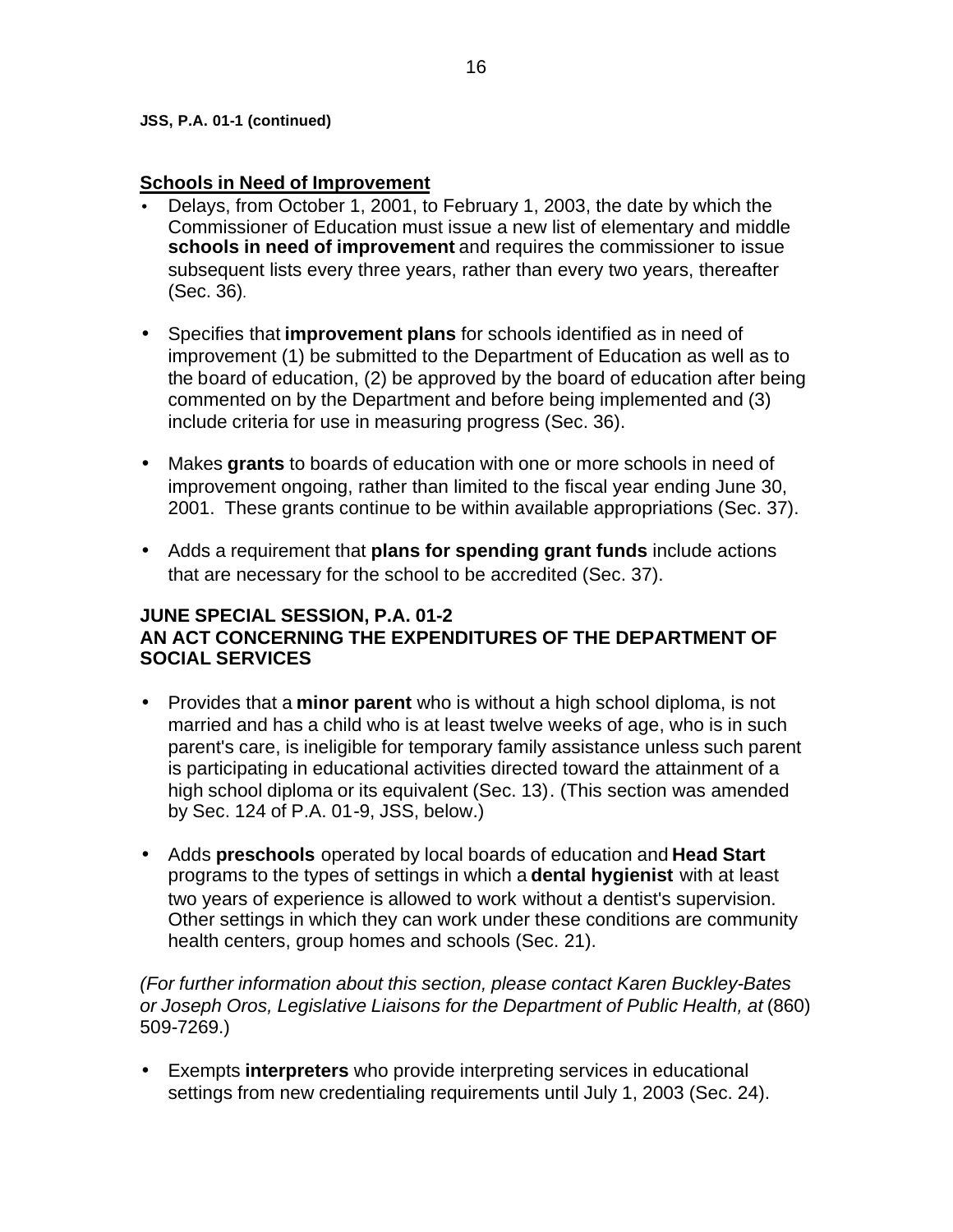*(For further information about this section, please contact Stacie Mawson, Executive Director of the Commission on the Deaf and Hearing Impaired, at (860) 561-0196.)* 

- Requires **state agencies that place children in residential facilities** to enter into written agreements with the facility at the time of the placement and specifies what is to be in such agreements. Also, the placing agency is to ensure that a discharge plan is initiated within two weeks of the child's placement in the facility (Sec. 25).
- Creates a **Parent Trust Fund** to fund programs aimed at improving children's health, safety, and education by training parents in civic leadership skills and supporting increased, sustained parental engagement in community affairs. The fund shall receive federal or private money from grants and gifts through the existing Children's Trust Fund (Secs. 39 and 40, effective October 1, 2001).
- Revises the state's system of care for providing behavioral health services for children and youth, renaming it **Connecticut Community KidCare**. The system of care continues to be administered by the Departments of Children and Families and Social Services (Secs. 42 to 51, inclusive).

#### **JUNE SPECIAL SESSION, P.A. 01-4 AN ACT CONCERNING THE IMPLEMENTATION OF EXPENDITURES FOR VARIOUS STATE HEALTH PROGRAMS AND SERVICES . . .**

- Provides that **parents** are not prohibited from **administering medications** to their own children on school grounds (Sec. 11).
- Beginning with the 2003-04 school year, requires all children to have a **chronic disease assessment**, which includes asthma, before they enroll in pubic school, in  $6<sup>th</sup>$  or  $7<sup>th</sup>$ , and in 10<sup>th</sup> or 11<sup>th</sup> grade as part of the health assessments already required at those times (Sec. 41, effective July 1, 2002).
- Requires boards of education on and after February 1, 2004, to annually report to the Department of Public Health (DPH) and their local health departments certain information concerning **students having a diagnosis of asthma** as recorded on school health assessment forms. Beginning October 1, 2004, and every three years thereafter, the DPH is to review the asthma information collected and report to the General Assembly on asthma trends and the distribution of asthma among pupils enrolled in the public schools (Sec. 41, effective July 1, 2002).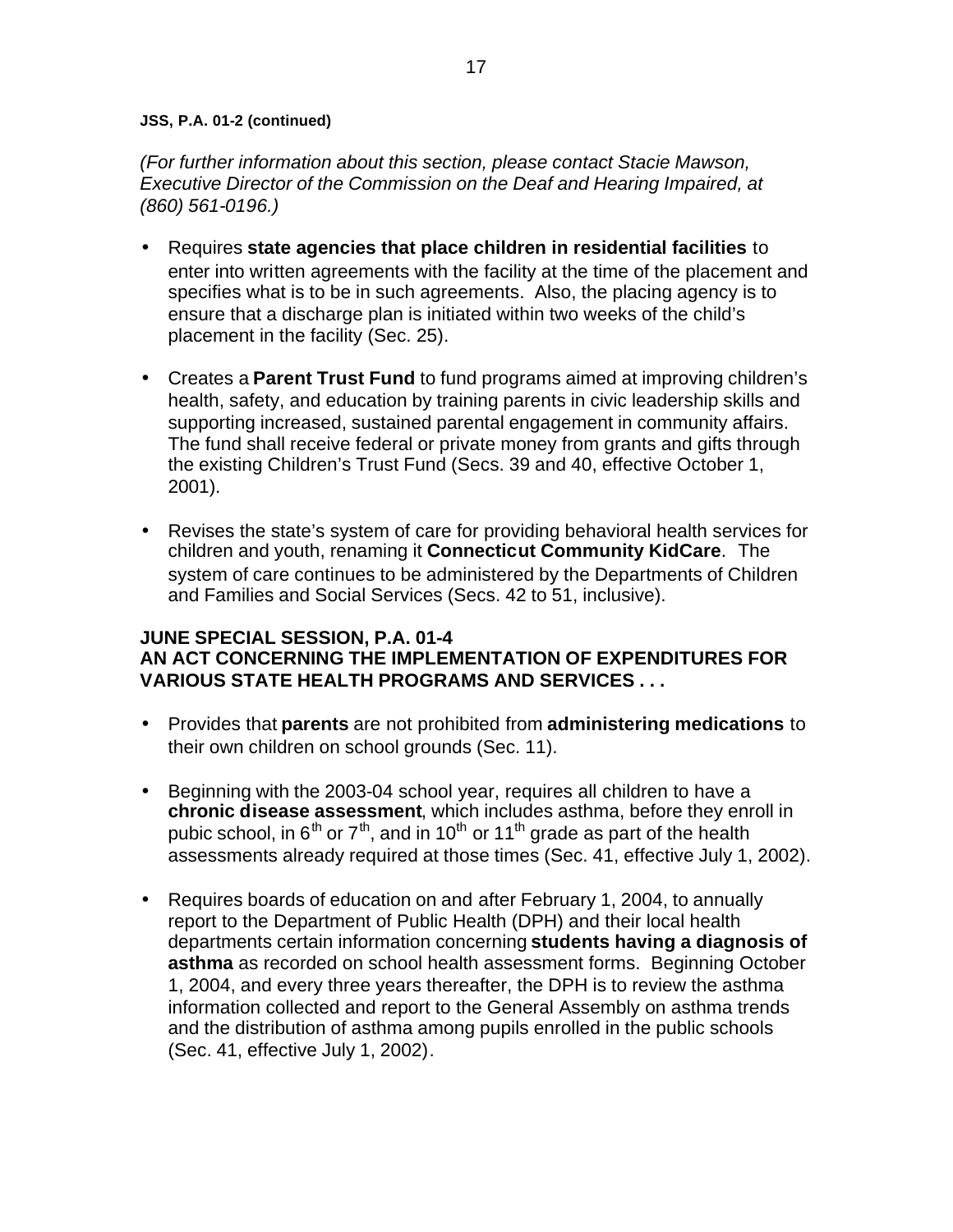- Requires the Commissioner of Public Health to establish, maintain and report on a **system of monitoring asthma and a comprehensive statewide asthma plan** (Sec. 42, effective October 1, 2001).
- (Adds licensed **naturopaths and chiropractors** to the practitioners who can perform all required school health assessments (Sec. 41) but P.A. 01-9, JSS, Sec. 105, below, repealed this change.)

# **JUNE SPECIAL SESSION, P.A. 01-7**

#### **AN ACT INCREASING CERTAIN BOND AUTHORIZATIONS FOR CAPITAL IMPROVEMENTS AND CONCERNING CERTAIN UNEXPENDED BOND PROCEEDS**

• Increases the amount of the bond funds authorized to finance **school construction** grants and decreases the amount of bond funds authorized for interest subsidy grants (Secs. 4 and 17). (See also S.A. 01-1, JSS, below for additional funding for school construction grants.)

## **JUNE SPECIAL SESSION, P.A. 01-8 AN ACT CONCERNING COMMUNITY MENTAL HEALTH STRATEGIC INVESTMENT**

• Makes the Commissioner of Education a nonvoting, ex-officio member of the new **Community Mental Health Strategy Board** that is to approve commitments and disbursements from the new Community Mental Health Strategic Investment Fund (Secs. 1 to 3, inclusive, and 11).

#### **JUNE SPECIAL SESSION, P.A. 01-9 AN ACT CONCERNING THE EXPENDITURES OF THE OFFICE OF POLICY AND MANAGEMENT**

- Specifies that the Department of Information Technology may make grants to further the use of technology, including **education in technology** (Sec. 79).
- Changes how the three members named to the **Hartford Board of Education** by the mayor for the period from December 3, 2002, to December 5, 2005, are to be appointed (Sec. 96). (See S.A. 01-7, Sec. 2, above.)
- Repeals the addition of licensed **naturopaths and chiropractors** to the list of practitioners who can perform all required school health assessments (Sec. 105, amending P.A. 01-4, JSS, Sec. 41, above).
- Clarifies a newly enacted provision (P.A. 01-2, JSS, S. 13, above) concerning the temporary family assistance eligibility of **unmarried minor parents**  without high school diplomas by specifying that such parents with the equivalent of a high school diploma do not have to participate in the required educational activities (Sec. 124).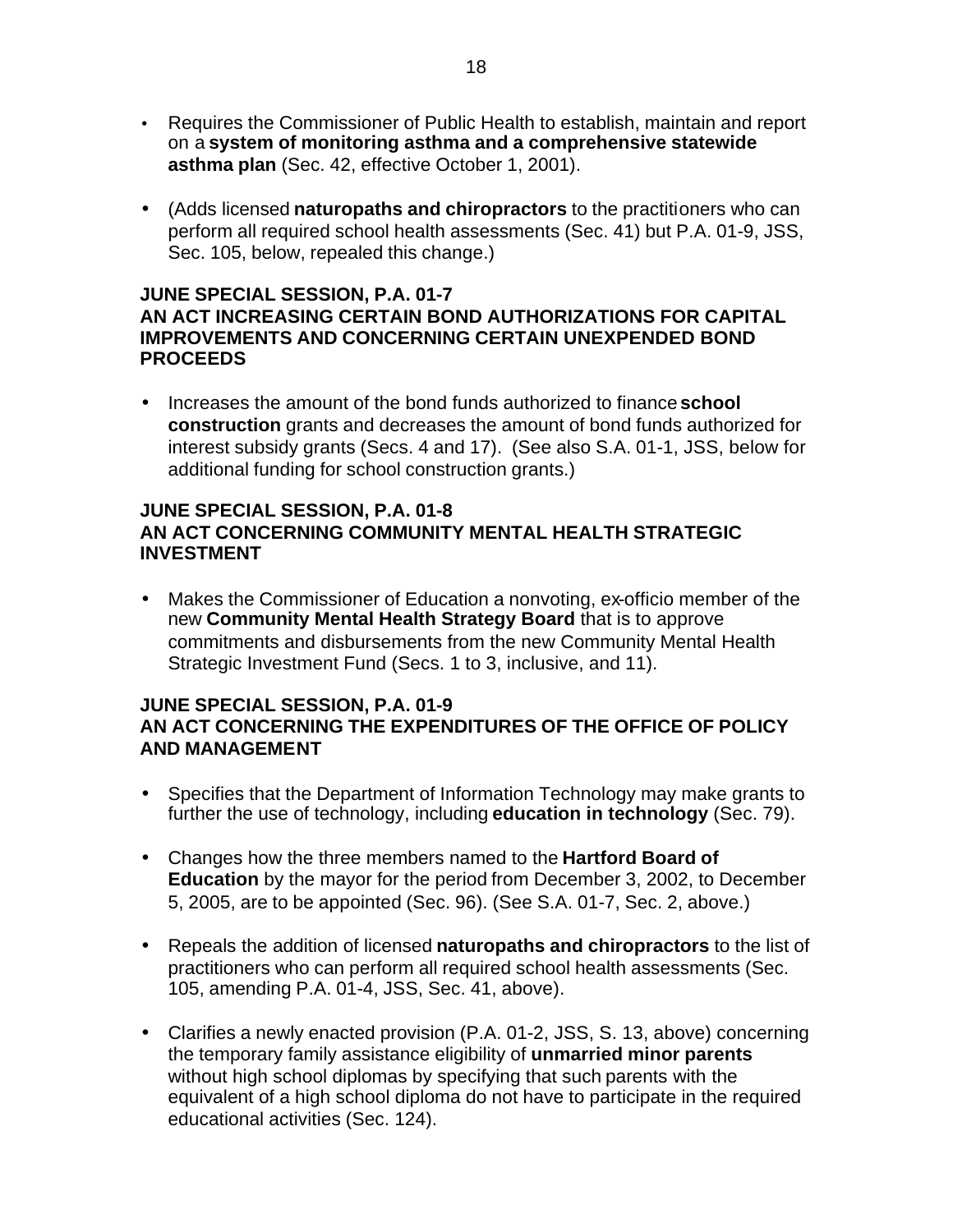• Makes **technical corrections** to newly enacted provisions (Secs. 92 and 118).



## **JUNE SPECIAL SESSION, S.A. 01-1 AN ACT CONCERNING THE STATE BUDGET FOR THE BIENNIUM ENDING JUNE 30, 2003, AND MAKING APPROPRIATIONS THEREFOR**

This act appropriates funds to state agencies, including the Department of Education, for 2001-02 and 2002-03. Highlights of the new appropriations and increases to programs funded in prior years are as follows, in approximate amounts:

## **Funding for New Programs**

• A **competitive safe learning grant program** for school districts to develop school environments where children learn in safety without fear of physical or verbal harm or intimidation has been funded with \$500,000 to be used during 2001-02 and 2002-03 (Sec. 47). (See also P.A. 01-1, JSS, Sec. 32, above.)

## **Increased Funding for Existing Programs**

- The appropriation for the **education cost sharing** (**ECS**) formula has been increased by \$70.7M for FY 2001-02 and by an additional \$56.5M for FY 2002-03 (Secs. 1 and 11). (See also, P.A. 01-1, JSS, S. 1 to 4, inclusive, above, for changes in the ECS formula.)
- Funding for the **special education excess cost** (school district placements) grant has been increased by \$9.5M from 2001-02 to 2002-03 in part to allow for the reduction in the local contribution for this grant from 5 times the school district's average per pupil education costs for the prior fiscal year to 4  $\frac{1}{2}$ times such costs (Secs. 1 and 11). (See also P.A. 01-1, Sec. 5, above.)
- The sum of \$2.8M has been appropriated for **RESC based interdistrict magnet schools** for 2001-02 (Sec. 47). (See P.A. 01-1, JSS, Sec. 48, above, for how those funds are to be distributed.)
- The sum of \$2M has been appropriated to the Office of Workforce Competitiveness for **school-to-work** for 2001-02 (Sec. 47).
- The sum of \$600K appropriated to the Department of Information Technology shall be transferred to the Department of Education for expansion of **digital classrooms** in the regional vocational-technical schools (Sec. 47).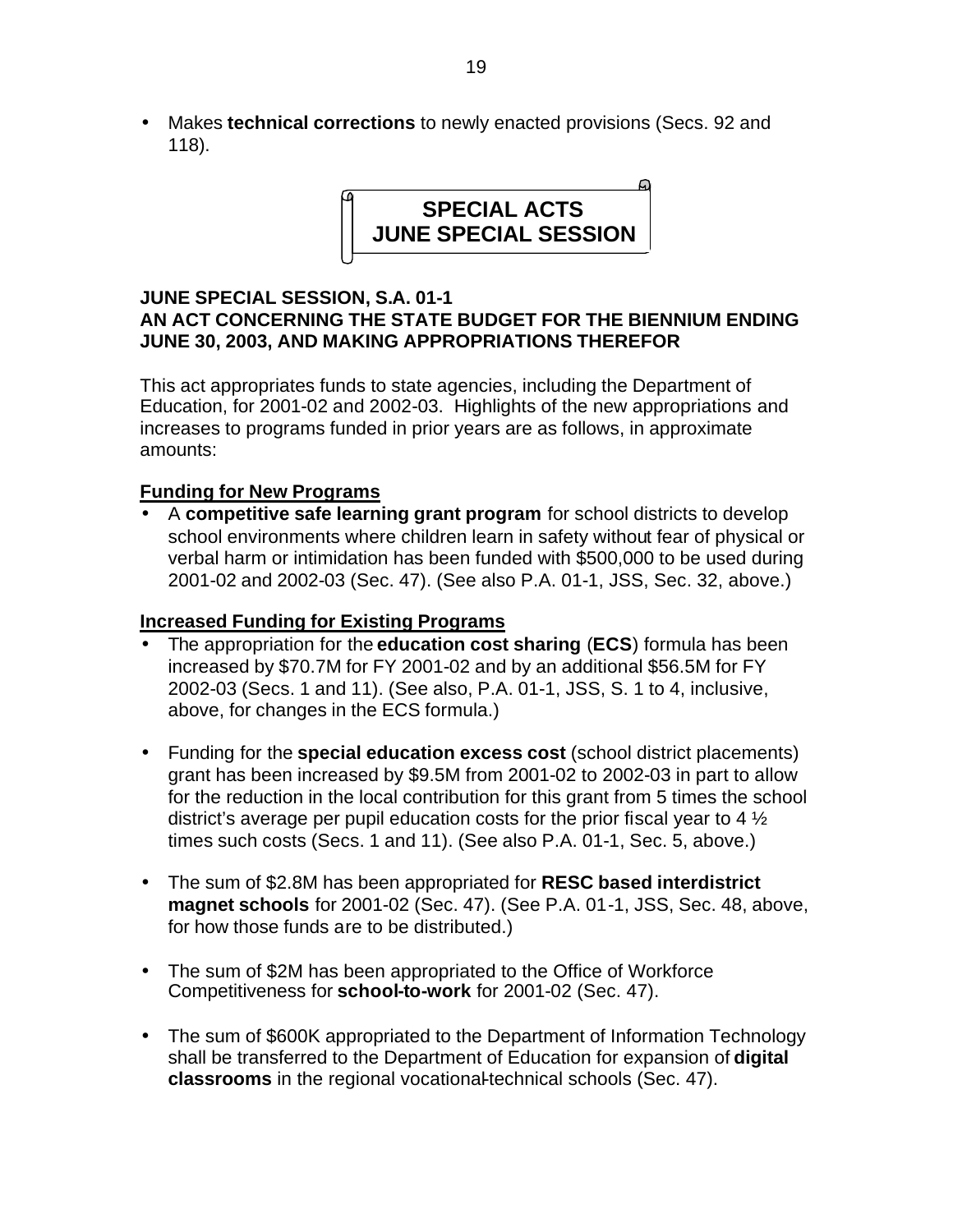- The Commissioner of Education may allocate up to \$5M of the amount appropriated for **school construction** grants for the reimbursement of the cost of issuance of certain refunding bonds (Sec. 47).
- The sum of \$600K has been appropriated for **stipends to mentors** in the BEST mentoring program for 2001-02 (Sec. 47).
- The sum of \$150K has been appropriated to the Department of Motor Vehicles to expedite the **approval of school endorsement licenses** to protect the safety of children using school transportation vehicles (Sec. 47).
- Provides for the **reduction of certain appropriations** in Section 47 of this public act if the State Comptroller determines that the unappropriated surplus in the General Fund is not sufficient to fund the Budget Reserve Fund at a specified level (Sec. 47).
- (Note: Section 73 of this act concerns grants to transitional school districts and was amended by P.A. 01-1, JSS, Sec. 47, above.)

## **JUNE SPECIAL SESSION, S.A. 01-2 AN ACT CONCERNING THE AUTHORIZATION OF BONDS OF THE STATE FOR CAPITAL IMPROVEMENTS AND OTHER PURPOSES**

- Authorizes up to \$18.2M for 2001-02 and \$15M for 2002-03 for alterations and improvements to buildings and grounds at all of **the regional vocationaltechnical schools** provided not more than \$3.2M of the \$18.2M for 2001- 2002 shall be for renovations and improvements at the A.I. Prince/Community Technical College building (Sec. 2, effective July 1, 2001, and Sec. 17, effective July 1, 2002).
- Authorizes up to \$13.1M to the Department of Education for 2001-02 and 2002-03 for grants-in-aid to assist priority school districts with alterations, repairs and **improvements to buildings and grounds** (Sec. 9, effective July 1, 2001, and Sec. 28, effective July 1, 2002).
- Provides that notwithstanding the statutory provisions concerning school construction projects, the Commissioner of Education shall provide financing for the following projects from either bonds or available appropriations: (1) for the relocation of **Ellis Regional Vocational-Technical School,** up to \$2M, and (2) for renovations and improvements to facilities at **Brainard Airport** for educational purposes, up to \$8M (Sec. 93).
- Authorizes funding for the Department of Environmental Protection for **grants-in-aid for schools** in three towns (Sec. 9).
- Makes technical changes to previous bond authorizations for two **interdistrict magnet schools** (Secs. 62 and 73).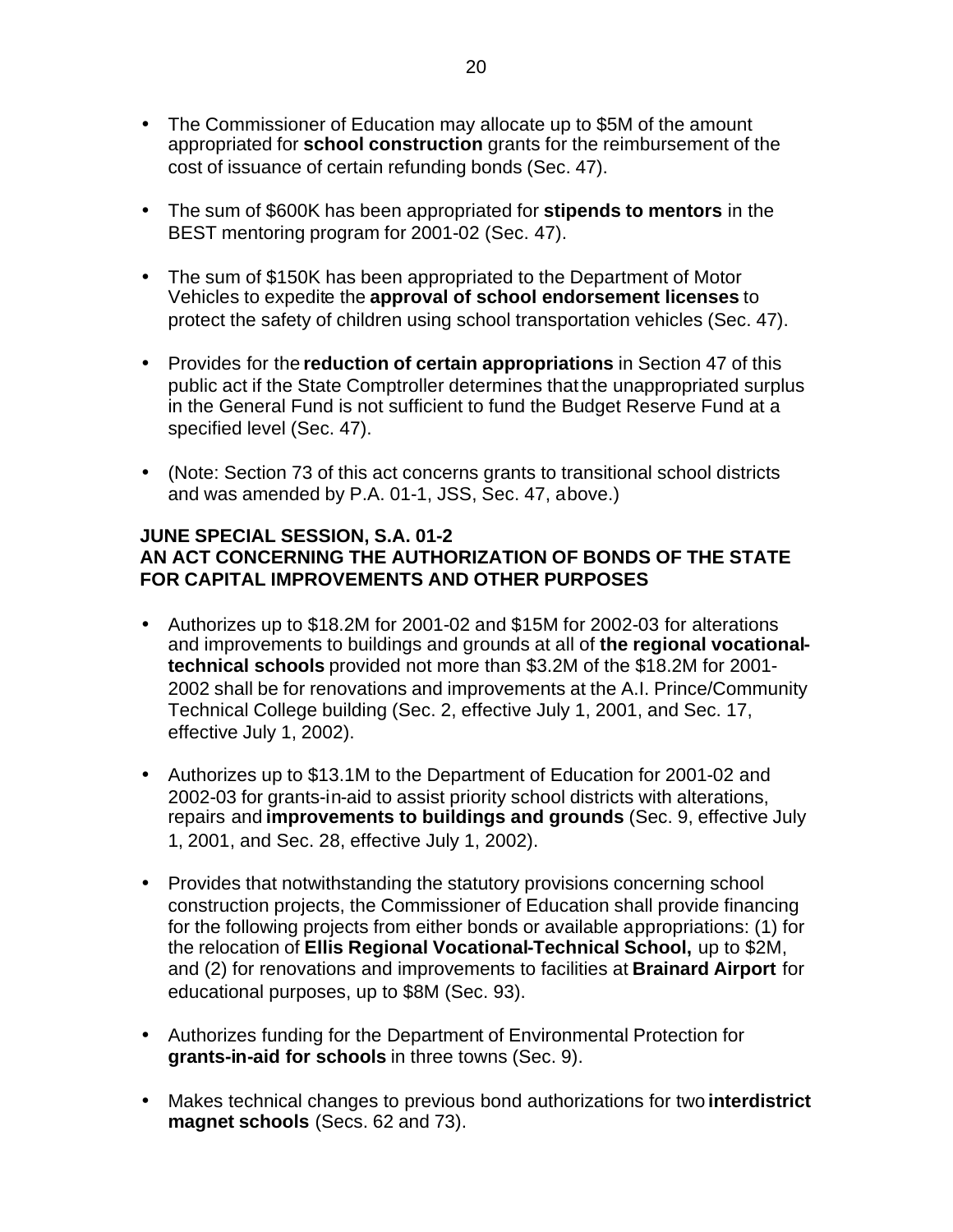## ATTACHMENT A

## **TABLE OF AMENDED AND REPEALED STATUTES AND PUBLIC AND SPECIAL ACTS - 2001**

| <b>Statute</b>            | <b>Public Act</b>               |
|---------------------------|---------------------------------|
| $1 - 200$                 | 01-169, S. 1                    |
| 4-124w                    | 01-170, S. 1                    |
| $4d-80(c)(2)$             | 01-173, S. 4, 67                |
| 8-265pp                   | $\overline{01-1}$ 73, S. 57, 67 |
| $10-40$ (a)               | 01-173, S. 6, 67                |
| $10 - 14q$                | 01-205, S. 1, 3                 |
| 10-16o                    | JSS, 01-1, S. 10, 54            |
| 10-16 $p(a)$              | JSS, 01-1, S. 15, 54            |
| $10-16p (b), (c)$         | JSS, 01-1, S. 11, 54            |
| $10-16p(e)$               | JSS, 01-1, S. 12, 54            |
| $10-16p$ (g), (h)         | JSS, 01-1, S. 13, 54            |
| $10 - 16p(j)$             | 01-173, S. 48, 67               |
| $10-16q(a)$               | JSS, 01-1, S. 14, 54            |
| $10-190$ (a)              | 01-173, S. 7, 67                |
| $10 - 27$                 | 01-173, S. 8, 67                |
| $10-51$ (b)               | 01-173, S. 9, 67                |
| $10-65$ (d)               | 01-173, S. 11, 67               |
| 10-66j (e) (added)        | JSS, 01-1, S. 31, 54            |
| 10-66aa                   | JSS, 01-1, S. 26, 54            |
| 10-66ee                   | JSS, 01-1, S. 27, 54            |
| $10-74d$ (a), (b)         | 01-173, S. 10, 67;              |
|                           | JSS, 01-1, S. 30, 54            |
| $10-76d (e)(5)$           | JSS, 01-1, S. 39, 54            |
| $10-76g(b)$               | 01-173, S. 64, 67;              |
|                           | JSS, 01-1, S. 5, 54             |
| 10-76 $i$ (a)             | 01-173, S. 12, 67               |
| 10-76i (c)                | 01-173, S. 49, 67               |
| 10-95                     | 01-173, S. 59, 67               |
| 10-99                     | 01-173, S. 13, 67               |
| $10-144d$ (b)             | 01-173, S. 14, 67               |
| $10-145b$ ( <i>l</i> )(1) | 01-173, S. 15, 67               |
| 10-145b (m)               | 01-173, S. 53, 67               |
| 10-145i                   | 01-173, S. 54, 67               |
| $10-151$ (d)              | 01-173, S. 16, 67               |
| $10-153f(a)$              | 01-173, S. 17, 67               |
| 10-153 $f(c)(2)$          | 01-173, S. 18, 67               |
| 10-155d                   | JSS, 01-1, S. 6, 54             |

**JSS = June Special Session S. = Section**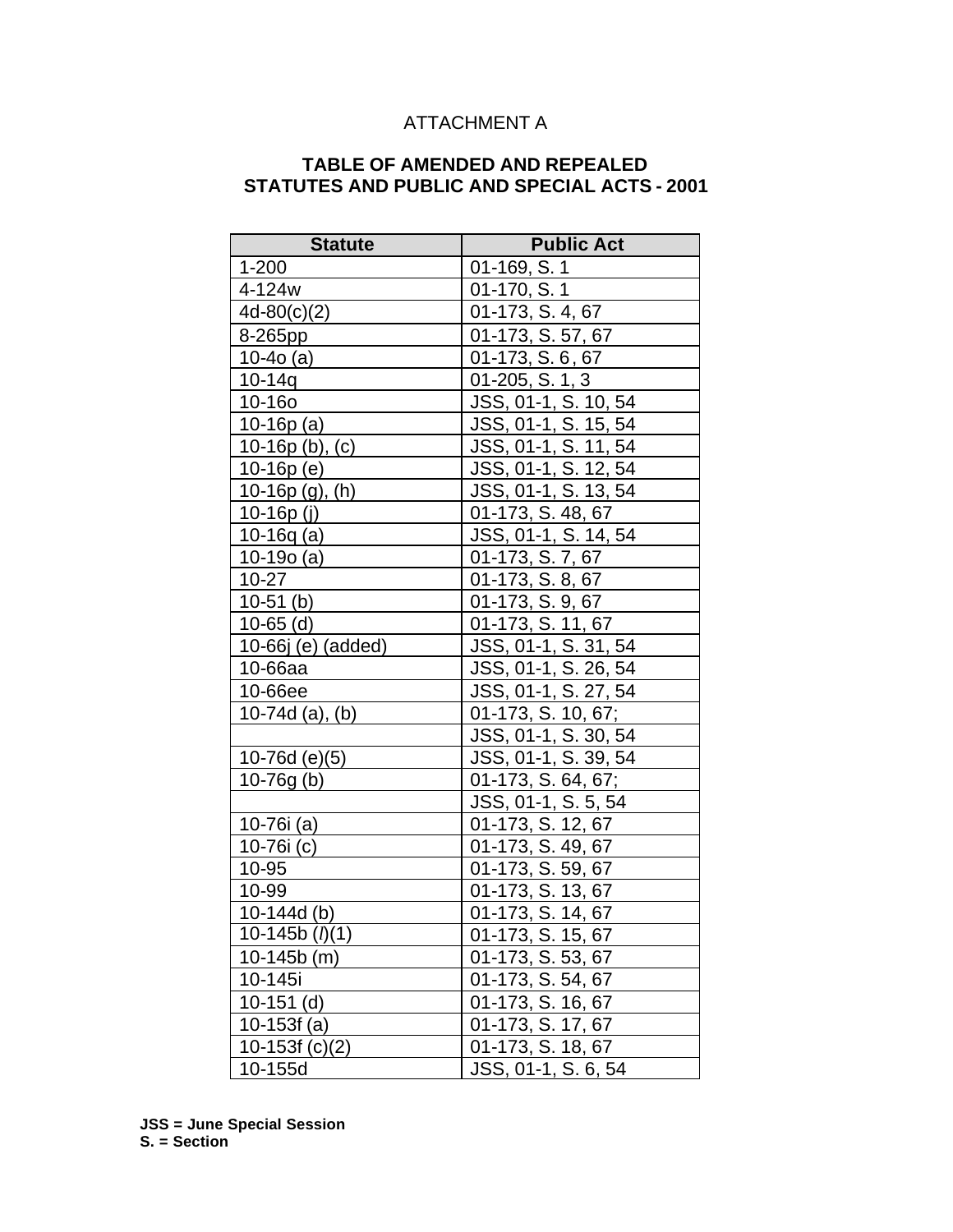| <b>Statute</b>        | <b>Public Act</b>                 |
|-----------------------|-----------------------------------|
| $10-183l(c)$          | JSS, 01-1, S. 41, 54              |
| 10-200                | 01-195, S. 77, 181                |
| 10-206                | $\overline{JSS, 01-4}, S. 41, 58$ |
| $10-206$ (a)          | JSS, 01-9, S. 105, 131            |
| 10-212                | JSS, 01-4, S. 11, 58              |
| 10-217a $(b)(1)$      | JSS, 01-1, S. 9, 54               |
| 10-220 $(a)$          | 01-173, S. 19, 67                 |
| 10-220d               | 01-173, S. 20, 67                 |
| 10-221d               | 01-173, S. 55, 67                 |
|                       | 01-175, S. 2, 32                  |
| $10 - 221l$           | JSS, 01-1, S. 17, 54              |
| 10-221m               | JSS, 01-1, S. 18, 54              |
| 10-223a               | 01-166                            |
| 10-223b               | JSS, 01-1, S. 36, 54              |
| 10-223c               | JSS, 01-1, S. 37, 54              |
| 10-233k               | 01-176                            |
| 10-261 $(a)(2)$       | 01-173, S. 21, 67                 |
| 10-262f (9)           | JSS, 01-1, S. 1, 54               |
| 10-262f (22)          | 01-173, S. 22, 67                 |
| 10-262f (28)          | JSS, 01-1, S. 2, 54               |
| 10-262f (32) (added)  | JSS, 01-1, S. 3, 54               |
| 10-262h (a)(6)        | JSS, 01-1, S. 4, 54               |
| $10-262j$ (d)         | 01-173, S. 62, 67                 |
| 10-262n               | JSS, 01-1, S. 44, 54              |
| $10-263c$ (a)         | JSS, 01-1, S. 43, 54              |
| 10-264l (i) (added)   | $\overline{01}$ -173, S. 65, 67   |
| 10-265f               | JSS, 01-1, S. 21, 54              |
| $10-265g(b)$          | JSS, 01-1, S. 22, 54              |
| 10-265k               | <u>JSS, 01-1, S. 23, 54</u>       |
| 10-265/               | 01-173, S. 23, 67                 |
| 10-265m (b)           | 01-173, S. 24, 67                 |
| 10-266 $p(a)$         | JSS, 01-1, S. 33, 54              |
| 10-266aa              | JSS, 01-1, S. 29, 54              |
| 10-276a $(b)$ , $(c)$ | JSS, 01-1, S. 42, 54              |
| $10 - 282(3)$         | 01-173, S. 25, 67                 |
| $10-283$ (a)(1)       | 01-173, S. 63, 67                 |
| $10-283$ (b)          | 01-173, S. 26, 67                 |
| 10-285a (b)           | 01-173, S. 50, 67                 |
| 10-285a (h)           | JSS, 01-1, S. 24, 54              |
| $10 - 286$ (c)        | 01-173, S. 27, 67                 |

## ATTACHMENT A (continued)

**JSS = June Special Session S. = Section**